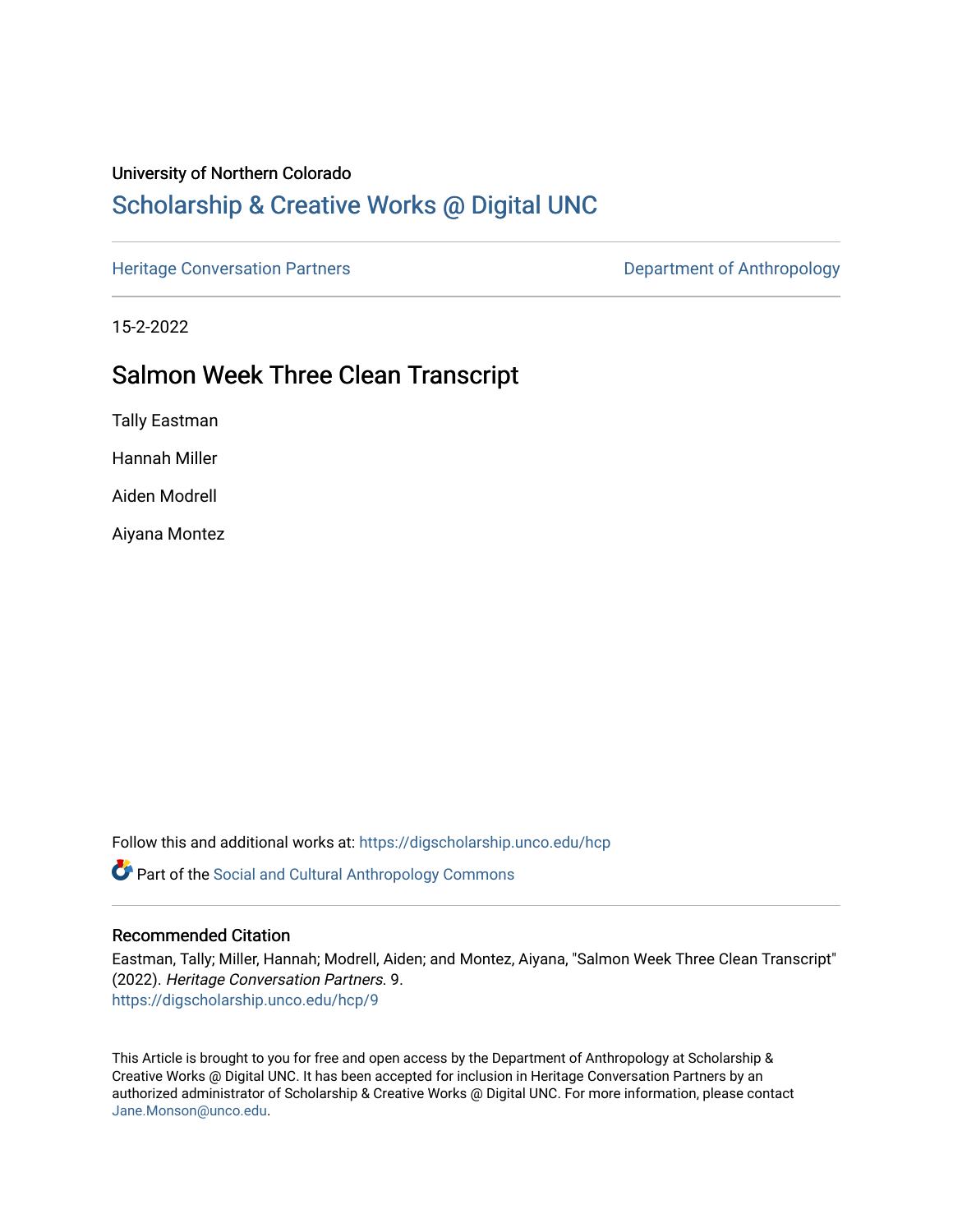# **HERITAGE CONVERSATION PARTNERS PROJECT- SESSION 3 TRANSCRIPTION COVER SHEET**

#### **INTERVIEWEE:** N/A

**PRESENT:** Aiden Modrell, Aiyana Montez, Hannah Miller, and Tally Eastman

**PLACE OF INTERVIEW:** Remote Zoom Session. Greeley, CO.

**DATE OF INTERVIEW:** 15 February 2022

**LANGUAGE(S):** English

**INTERVIEWER:** Aiyana Montez, Hannah Miller, Aiden Modrell, and Tally Eastman

**RECORDIST:** Aiden Modrell (through Zoom)

**TRANSCRIBED BY:** Danny Celentano and Maddy Carpenter

**TRANSCRIPT PROOFED BY:** Aiden Modrell, Kayla Watkins, Aiyana Montez, Hannah Miller, Tally Eastman, and Kaden Schissler

**TRANSCRIPT ANALYSIS BY:** Aiden Modrell, Kayla Watkins, Aiyana Montez, Hannah Miller, Tally Eastman, Kaden Schissler, Danny Celentano, and Maddy Carpenter

**BRIEF DESCRIPTION OF CONTENTS:** This transcript contains contents on money, finances, norms surrounding money, and resources surrounding living in today's world.

**REFERENCE:** AMOD= Aiden Modrell AMON= Aiyana Montez HM= Hannah Miller TE= Tally Eastman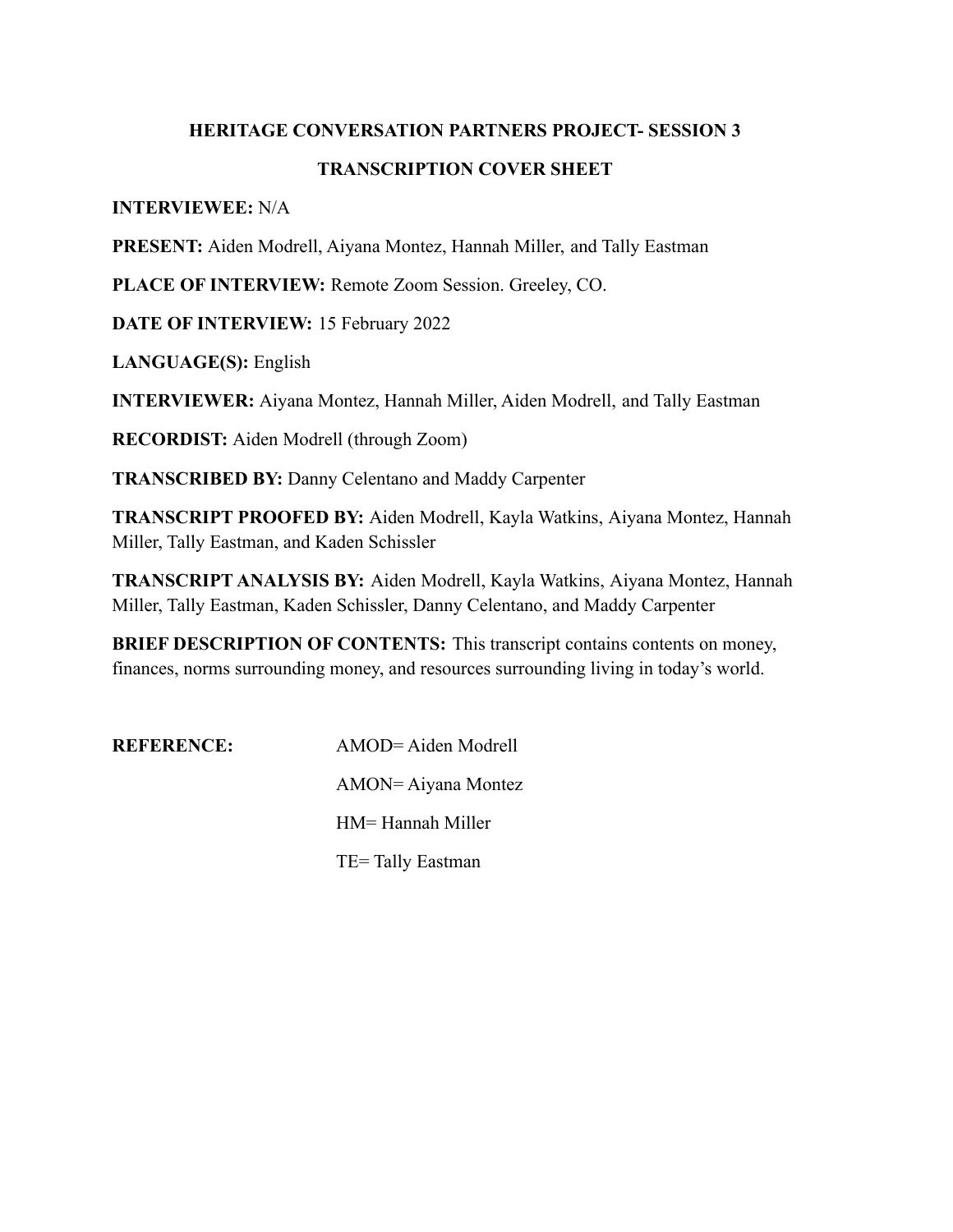#### **TRANSCRIPT**

**AMON**: Hey.

**AMOD**: Hello, good morning.

**AMON**: I'm gonna pull up the question, so do you think we should just do what we did last time and just kind of go through the questions ourselves?

**AMOD**: Pretty much. I guess we'll have to wait for the people who are going to be late. Her little group does seem to have quite the luck this semester.

**AMON**: Seriously. [Mumbling] I'm going through, trying to get the questions up.

**[3:58 - 7:52: silence]**

**AMON**: Aiden, do you think that we should just start without them, since they said that they would only be five minutes late or-

**AMOD**: Yeah, considering they said five minutes late and it's 11:08 we'll- we'll see when they get here.

**AMON**: You want to wait till like 11:10 then.

AMOD: Yeah, let's- let's make it a nice round number.

**AMON**: Okay.

**AMOD**: Also Hello Hannah. I hope you're having a good morning.

**HM**: Hi. Yeah, you too.

**[8:22 - 10:49: silence]**

**AMOD**: All right, you guys ready to get started?

**HM**: Yeah, let's go for it.

**AMON**: Yeah. Did you guys want to answer, like, the first question all the same time or did you want to go through it how we went through the first time and each answer all the questions?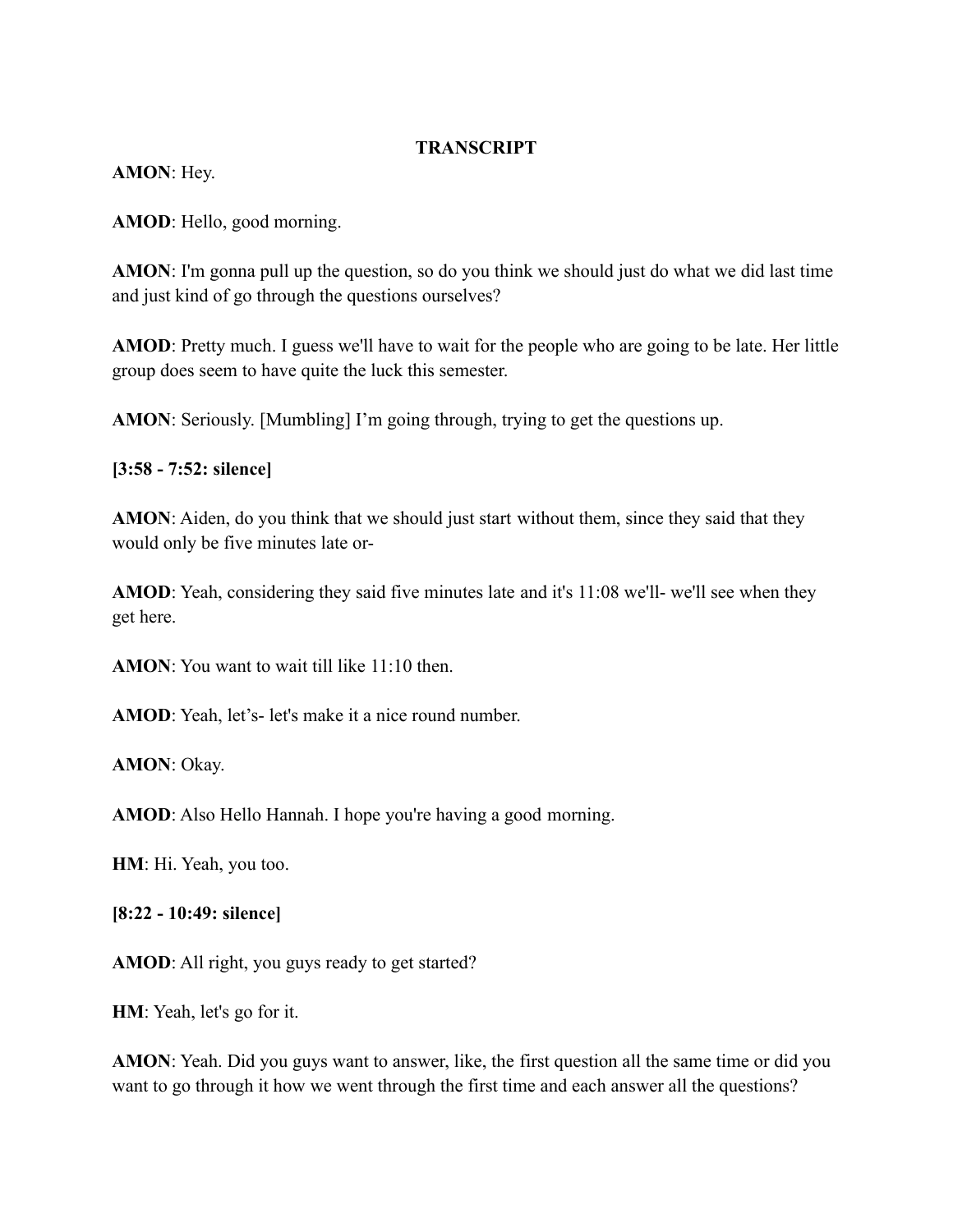**AMOD**: I think if we go like one, at a time, with all of us, we might get more conversation going.

**AMON**: Alright cool. You guys want me to start?

**AMOD**: Sure.

**AMON**: Okay.

**HM**: Yeah, sure.

**AMON**: The first question is "do you enjoy spending or saving money?" Um, I would say both, definitely both. I'm pretty frugal. I went from a pretty young age to be pretty smart with my money. But there are definitely times when I like to splurge and treat myself. I love giving gifts, that's one of my favorite things so, um, I'd say both. It's like a healthy balance for me [moves hands up and down like a scale].

**AMOD**: I wish I enjoyed saving money [laughs]. I'm so bad at saving money but I'm really good at spending money [laughs].

**AMON**: Yeah.

**AMOD**: I wouldn't say I really enjoy spending money either, but it's- it's definitely what I lean a bit more towards.

**AMON**: Yeah. I totally feel that. It's easier to spend than to save.

**HM**: I- for sure, yeah, I'm definitely like right in the middle too, um, because I- I love buying myself things and I also love giving gifts too like- I like to buy like, for my family to buy like little like valentine's day gifts are like just random gifts for holidays and stuff or just randomly. But I also love watching my bank account grow so it's like, it's an awkward thing, it's like, I want to buy this, but I also want to see my bank account grow instead of spending my entire paycheck [laughs].

**AMON**: Yeah, I totally get that. I also get like- I feel like I have kind of a scarcity mindset, just kind of ingrained into me, so I like cannot let my account go down below a certain level otherwise I'll like freak out so.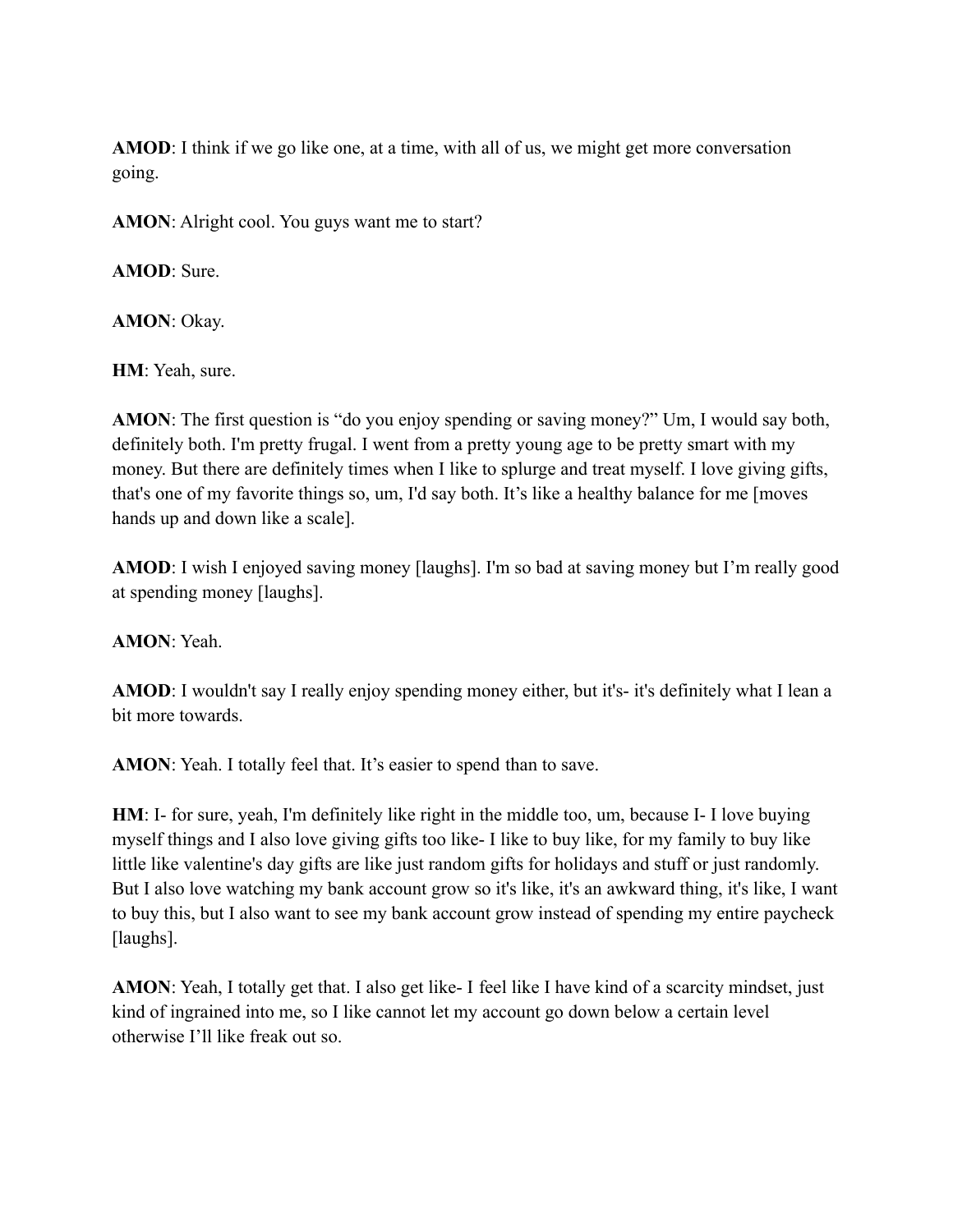**HM**: Me too. Like, once I get it to number I'm like okay, you can't- you can't touch it. Like, what's in your savings is in your savings, you can only touch your checking and that's it.

**AMON**: Yeah.

**HM**: Yeah.

**AMOD**: Like setting- setting your zero at like \$100 in your bank account.

**AMON**: Right, yeah… Okay, so, the next question is "according to your cultural background and values, is it okay to lend/ give money to friends or family? Do you ever borrow or take it?" Um, I would say in my cultural background, it is okay to lend or give money, um, I have a really hard time taking money from other people, like, if somebody were to lend me money I would probably refuse it. And I don't know if that's necessarily from my cultural background. I think it's more from my own ideas of feeling irresponsible if I need somebody to lend money, I guess. Like- like I said I do try to be very responsible about my spending and so if I dip below that certain amount of money and I like need money for food or whatever, then I guess I'm just going to be eating oatmeal until my next paycheck. You know what I mean, rather than taking money from somebody else like I would rather just stop the spending until I get my next paycheck. If it came to like an emergency, worse comes to worse, like I have to do, like, a car repair or something like that, like, I definitely would take it and I- I'm- I'm thankful for it, too, I am, I don't want to seem like unthankful or ungrateful, but, I don't know, there's like some kind of anxiety for me associated with, like, borrow money from people.

**AMOD**: I think that that's kind of seen a lot in American culture specifically. Probably from like, a lot of like, the pull yourself up by your bootstraps type mentality.

### **AMON**: yeah.

**HM**: Yeah, I feel like a lot of it, like, you know it's just like you said, like pull yourself up by your bootstraps. Like, definitely like, a prideful thing were we're like I don't want us to be seen as needing help cause I can't like- like you said, like for car repairs, or whatever like, then it's like a necessity and you're like I have no choice but like, if it's for like buying groceries like absolutely not, I'm like, I will make- I will eat oatmeal until I die like you said because I will not accept help for like, things like that that I should have control over.

**AMON**: Right.

**HM**: But yeah.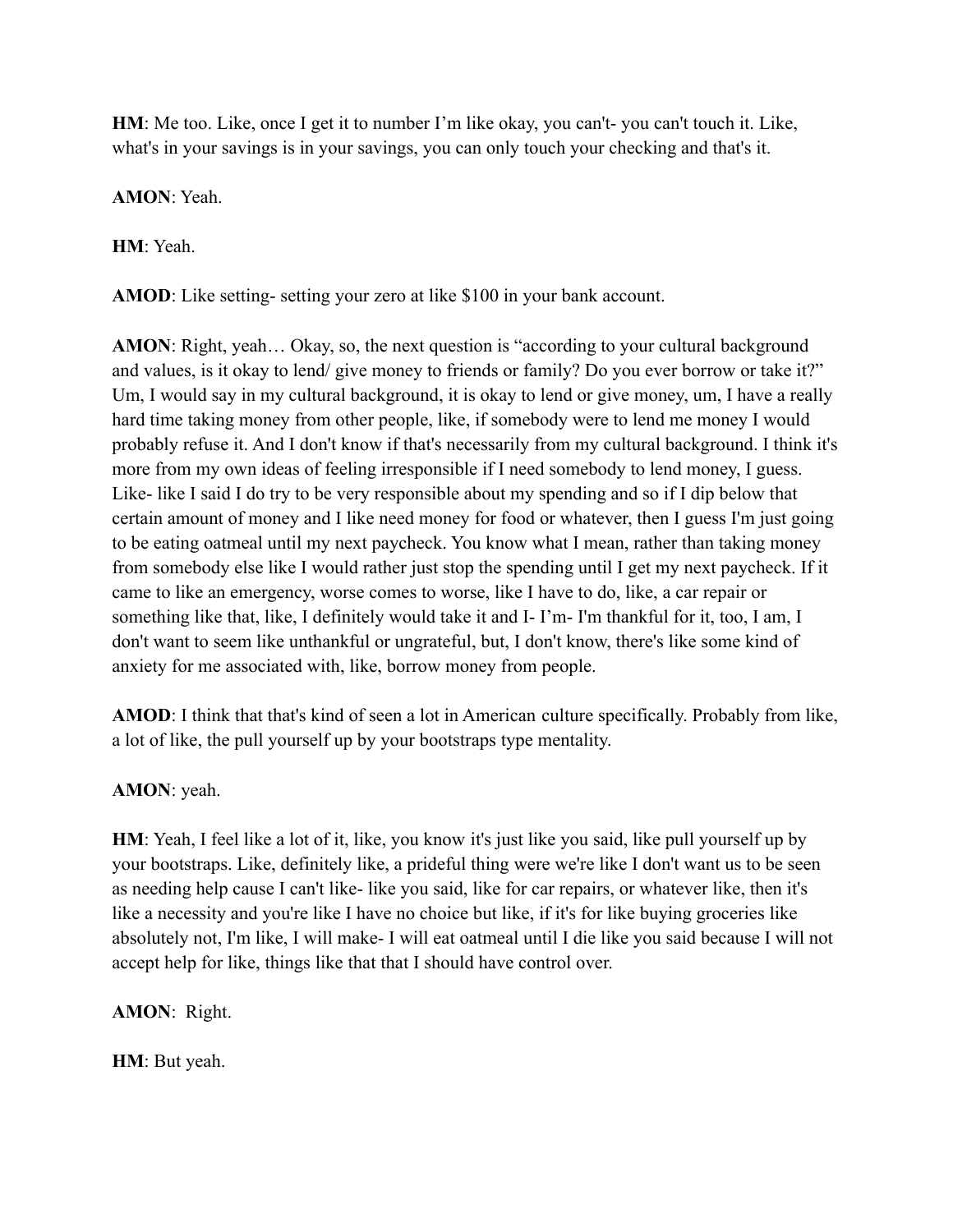**AMOD**: Yeah personally like, I know you guys were talking about giving people gifts and stuff. I hate, like, receiving gifts too because it feels like people lending me money in a way. And I- it's like no, no don't, don't spend your money on me, please don't. I think it's also a little bit like-

**HM**: I like giving gifts but I don't like getting them too. Like I don't mind, because then I have to buy you something, stop it.

**AMOD**: Yeah it's- it's the reciprocation that's the biggest thing. But like, also like I lend money really easily and it's such a- a strange back and forth of like, I don't mind letting other people money because, like, I understand, being in that space, but also, I don't want to have to be in that space to have to take money.

**AMON**: I totally agree.

**AMOD**: Also welcome.

**HM**: Yeah, hey guys.

**AMOD**: Thank you, thank you for joining us.

**AMON**: [Unintelligible] -saw Kayla's message, but she's not feeling well so she- we hope you feel better

## **HM**: Yeah.

**AMON**: No worries if you can't talk. I'm- I'm- that was the boat I was in last week. I'm like still recovering, I don't know if you guys can tell. I remember like, the first week we did it I remember I was like losing my voice, and then I got super sick. Still recovering but it's definitely going around. Okay, um, do you guys want to move on to the next question- or Tally, um, did you want to put any input in on how you feel about, um, like lending or borrowing money from people.

**TE**: I guess that's kinda complicated, but like, each is different. I think I always feel better lending, although it's scarier like that.

### **AMON**: Right.

**TE**: Only with certain people I would trust, but like, borrowing money is not something that I could do easily. Like, it's just all personal, then borrowing money is something that just is so hard for me to, like, do, like, vulnerable, you know?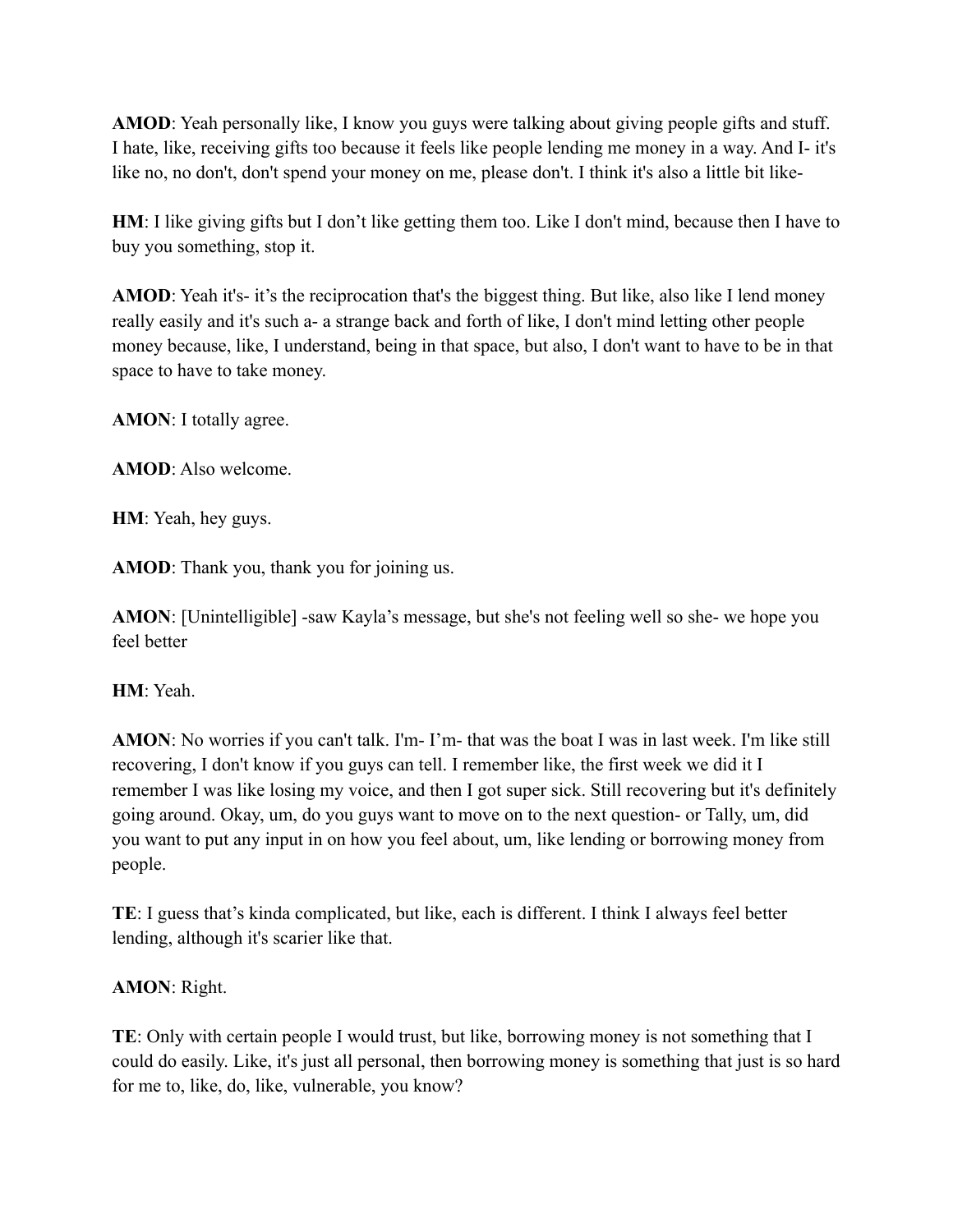**AMON**: Right. So it seems like we're all kind of in agreement.

**TE**: WiFi is cutting out so I'm kinda- [laughs]

**AMON**: No worries. From what I picked out you feel that it would be difficult for you to accept money from somebody else which I think is kind of the same thing that we all have said so, it must be a cultural thing for our country then. Since we're all feeling pretty similar about that. Alright, so the next question is "is it okay for people to talk about money in your culture? Do people ask one another about their salaries, for example?" Um, I think that kind of depends on the generation, like, I have never seen any of the elders in my family talk about that. They don't discuss those things with each other, and I feel that it would be rude to ask them that or for them to ask each other that. Um, but like with my- like with our generation, or like just talking to my friends- hold on, excuse me [mutes to cough]. Sorry, I had to cough. Um, like talking amongst my friends, like, I feel like money is like a big topic of discussion and like, it's pretty common for us to be like, oh like i'm broke this week, like I can't go out this week, like, oh like, we'll have to like, cook dinner instead of going out to dinner because I'm broke or- you know? Things like that and, I know, like, I think, for like college in specific, I feel like a lot of people do ask, like other people like, what's the average you're making at this job because we're curious and we're trying to figure out like, what jobs we want to take and what jobs were interested in working in and doing things like that, so I do think it's generational.

**HM**: That must be part of it, too, is like not just generational but also like, age-wise, I guess, just because, like, in college, like, it's kind of like, we're all in the same boat, we're all like I'm poor, I'm struggling, I'm in college, I'm trying to make things meet. Versus when you're an adult you're supposed to have it all like, figured out and like, together I guess. So then it's just like, we don't talk about it, cause no one wants to admit, oh I'm really struggling right now, with the like mentioned of it you're kind of like, why are you talking about this, this is awkward [laughs].

**AMOD**: It feels very much like a pride thing around money and finance just in America in general. But I'm also really interested if you guys have worked a job, where they said that you can't talk about your salary.

**HM**: I have actually. I worked for an agricultural research company for seven years and we weren't supposed to talk about it at all they're like, don't talk about it, and I don't remember if I signed anything saying I won't talk about it, but I definitely talked about it because I worked with two of my sisters, so we live together, and so, if one of us got a raise and another one didn't we'd be like what the hell, I do more work than you because we're siblings. And then I worked with one of my best friends, two her brothers, and so we were really close too, and so we would talk about it and I'd be like, why are you making like 17 and I'm only making 14? You've only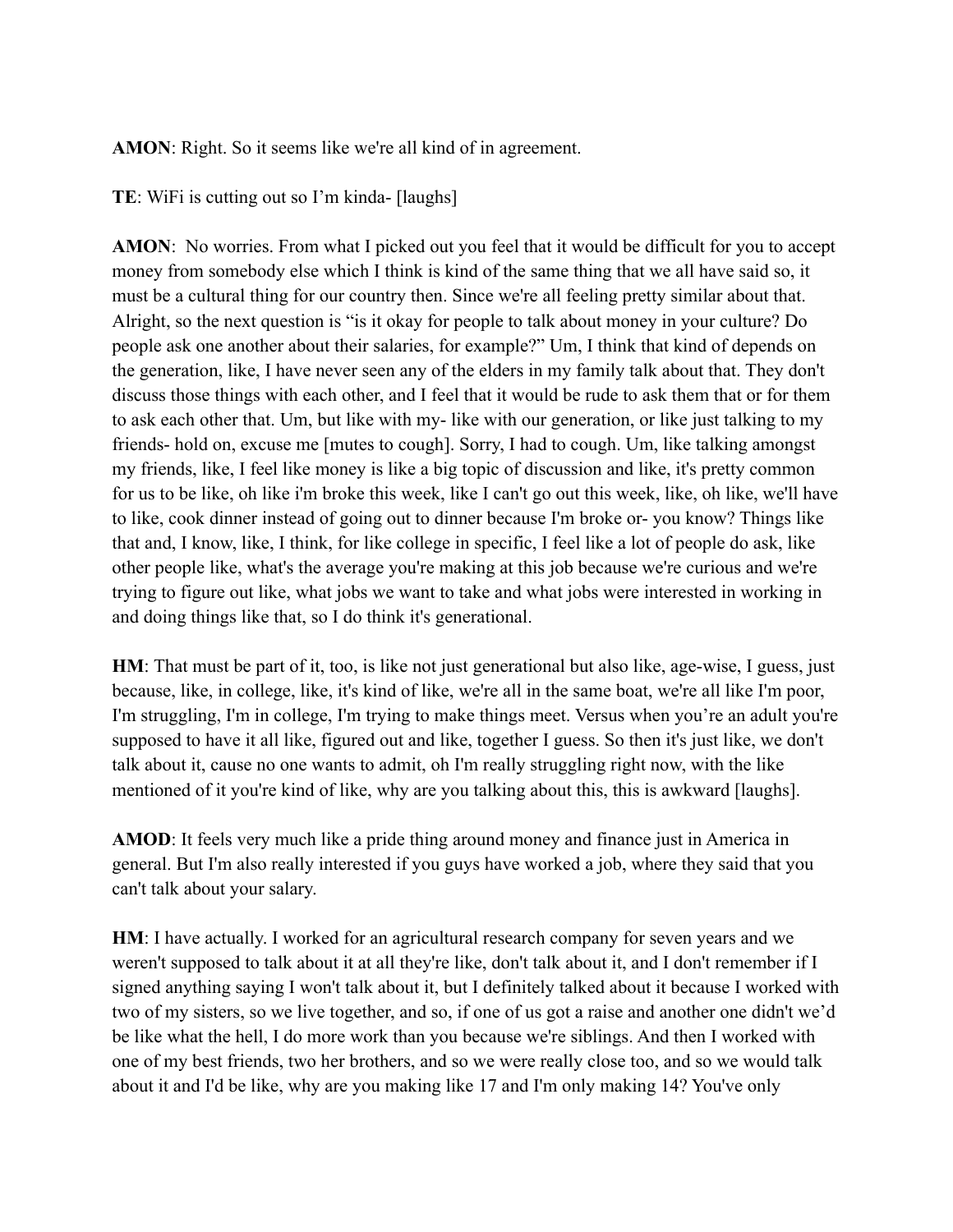worked here one year longer than me, and stuff like that so, we just wouldn't do it in front of like, our bosses, but definitely when we were in like the pickup trucks driving alone, we would definitely talk about it and, like in private, like, at our houses and stuff.

**AMON**: I worked for- I was a supervisor for Sunglass Hut for almost two years. And the company's Exotica and we did have to sign like a document saying that we would not disclose our salary to anybody else that was an employee, but it wasn't necessarily you can't tell anyone what you make it was more like, we don't want this being discussed between employees.

**AMOD**: Yeah, when I worked for Target, we had the whole "no talking about your wages with other employees" but of course, um, one of my high school friends worked- like, we both started working at the exact same time. We had the exact same, um, introductory day and it turned out that he was making \$2 more than I was in the exact same position from day one.

**AMON**: Oh my gosh, that's a big difference too.

**HM**: Yeah. [Softly] Oh my gosh.

**AMON**: Okay, should we go-

**AMOD**: Very much- very much, um, you know they don't- they don't ask you to stay quiet unless they're trying to hide something.

**HM**: Yeah, I would definitely agree with that because, especially since you started on the exact same day, what was the difference? Like, I don't know. I feel like I should have to like, disclose that almost like, oh, you have experience with retail or something so that's why he got more whatever. But like, I don't know, that just seems really [squints] iffy.

**AMOD**: \$2 is a lot when it's an entry level target job.

**HM**: Yeah for sure.

**AMON**: That's a huge wage gap.

**HM**: Mm-hmm.

**AMON**: Okay, so the next question is "what is the average salary in your home country? Is it enough?" I don't know the answer to that question, to be honest. Um, I feel like I learned this at some point in one of my classes, but I don't- I want to say it's like, between 30 and 60,000.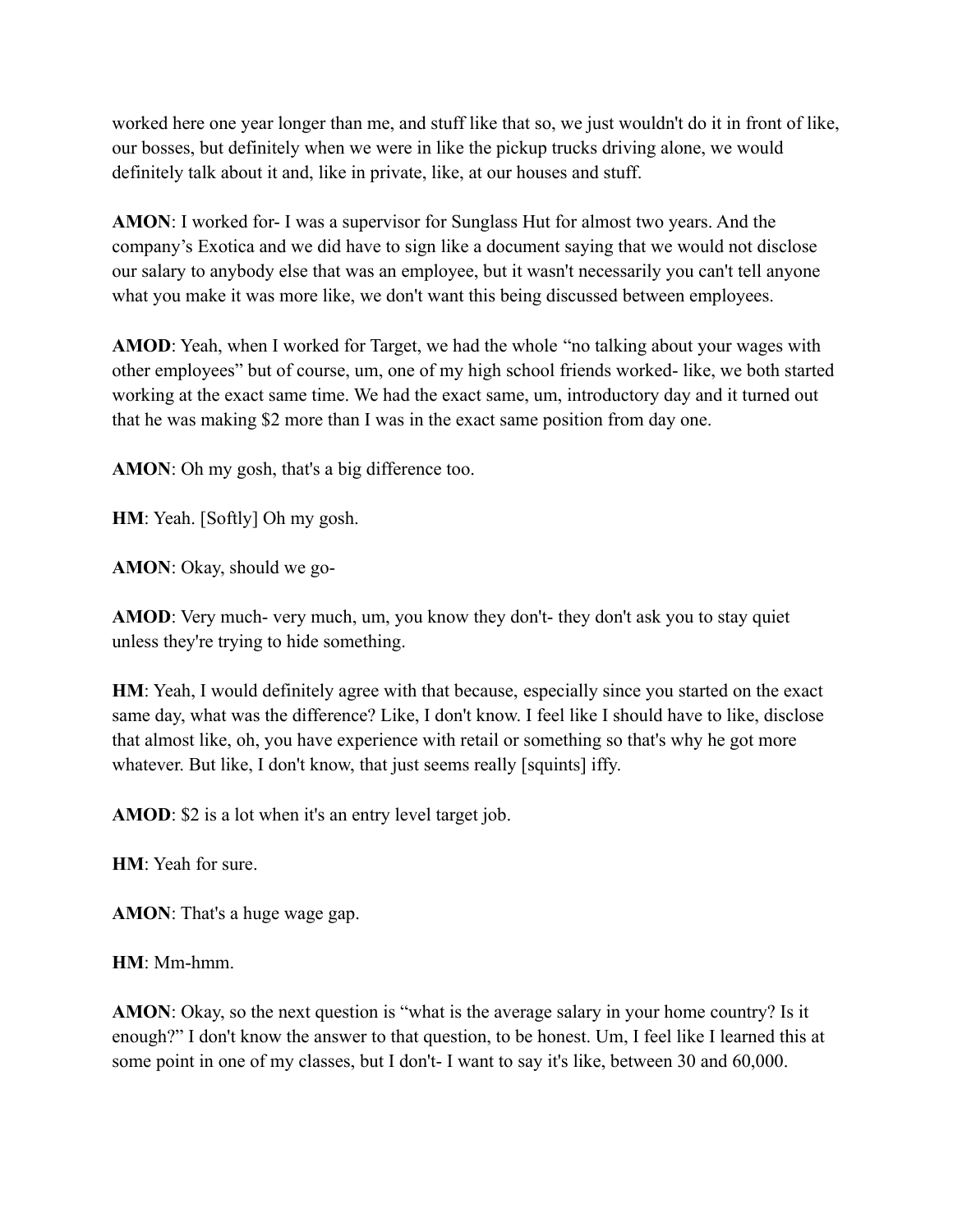**HM**: I feel like that's right, I mean-

**AMOD**: Average annual salary in Colorado is \$63,000.

**HM**: Wow, that's higher than I thought [laughs]. It's probably because the jobs I always look out are always like, oh, you know 40,000 for entry level and then you can like get up to like 70, but we all know when I start out I'll definitely only be getting like 40,000 if I'm lucky [laughs].

**AMON**: Right. I think that it-

**AMOD**: We are also lower than the national average. The national average is 66,000.

**HM**: Wow, okay.

**AMON**: Um, Kayla [mispronounced] put in the chat- I'm so sorry, is it Kayla or Kayla [mispronounced]. Kayla? Okay. Um, "I think averages depend on state differences but also I don't feel like it's enough for the average person to live" is what she said.

**HM**: I would agree.

**AMON**: Yeah I have to agree with that. Um, it can be pretty impossible to be like a single income homeowner.

**HM**: Mm-hmm. Yeah, I mean, I would say for sure, um, I mean I don't want to like, talk about like, my parents finances, but I know my dad is only one who works full time. My mom does the books for the family business and my parents were looking at like the housing market and how much it costs for like houses and stuff and they said that they would not be able to afford the house we live in now. Like, if they were trying to buy houses now versus when they bought our house in like 2001, or 2002, whatever, early 2000s, they were able to afford it, but now they wouldn't be able to like, I don't know, I mean like we can like afford it cause our mortgage is smaller since we bought it like 20 years ago, but like if we tried to buy it now, we wouldn't be able to because we wouldn't make enough to get the loan for it.

**AMON**: Right, yeah. The housing market is insane right now.

**HM**: Yeah.

**AMOD**: I know that me and my friends are always talking about like, oh, I hope the bubble pops soon so that we can get an- an apartment complex and all live together.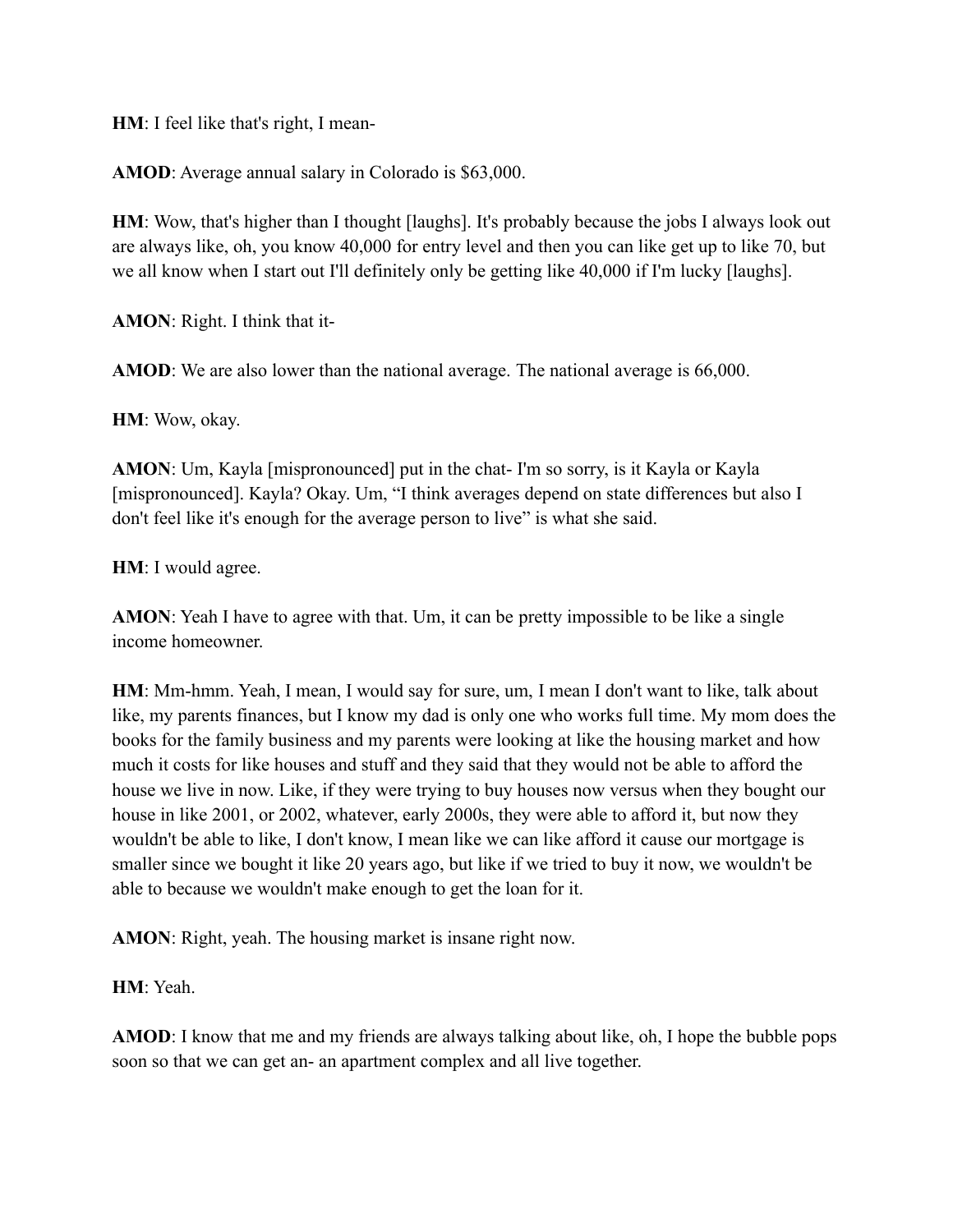**HM**: I know I'm always like, I need the housing market to drop, but I need it to wait a few years, so I can like, have enough saved for a down payment to buy one.

**TE**: True.

## **AMOD**: Yeah

**TE**: Yeah, if it did it right now I'd be like, cool, great, dammit. Like it's too far off, you know.

**AMON**: All right, um, next question is "should we give money to homeless people?" Um, I always do. I have done a lot of outreach work for- my mom used to work for this company called Urban Peak in Denver, which is an outreach program for the homeless youth of Denver. And so I did quite a bit of outreach with those- like, the homeless youth, and we did a lot of care packaging. Obviously when I was working for them, and I was their volunteer, I could not give money to the youth, because that would be really inappropriate but, if I don't have- like I used to have little care packages with like, toothpaste, sunscreen, chopstick, gloves, whatever like, little things, granola bars, um, water bottles. But if I didn't have one of those like, a- a couple dollars to me isn't going to make a big difference, but a couple dollars to them to get them like food and water or a place to stay at night. I think that there's like, definitely a big stigma in our country regarding homeless people. And just from my experience I've seen, like, most people can't even hardly look at them or acknowledge them which is incredibly damaging to the self esteem of the people who are homeless anyways because they're just so dehumanized, um, but I definitely think there is a stigma. A lot of people assume that they are going to use the money to buy drugs or alcohol and they think that they're like contributing to the problem. I don't- for me like, I don't really care, I mean I do, I care, I don't want them to be doing drugs or drinking alcohol, but I would rather take the chance and offer somebody something that could help them have a meal in their bellies rather than just like, not help them at all, just because of the slight chance that they might use it for drugs or whatever. But-

**TE**: I have the- I have like the exact same opinion, um, especially when it comes to like the demonization and like, the people not even like looking or talking to them. Like, because they want to avoid that confrontation whilst avoid the like, look but like there these- they're notthey're humans, the regular people who're struggling. They're not people who're like going to like, hold it against you, I think they'd much rather acknowledge- like, talk, and like treat them like people, and meet their needs.

**AMON**: Yup. They deserve to be treated like human being.

**TE**: Exactly. Like, looking away and avoiding it, you know, like, that's just so dehumanizing and I think there's a lot of demonization and dehumanization cause a lot of people also kind of get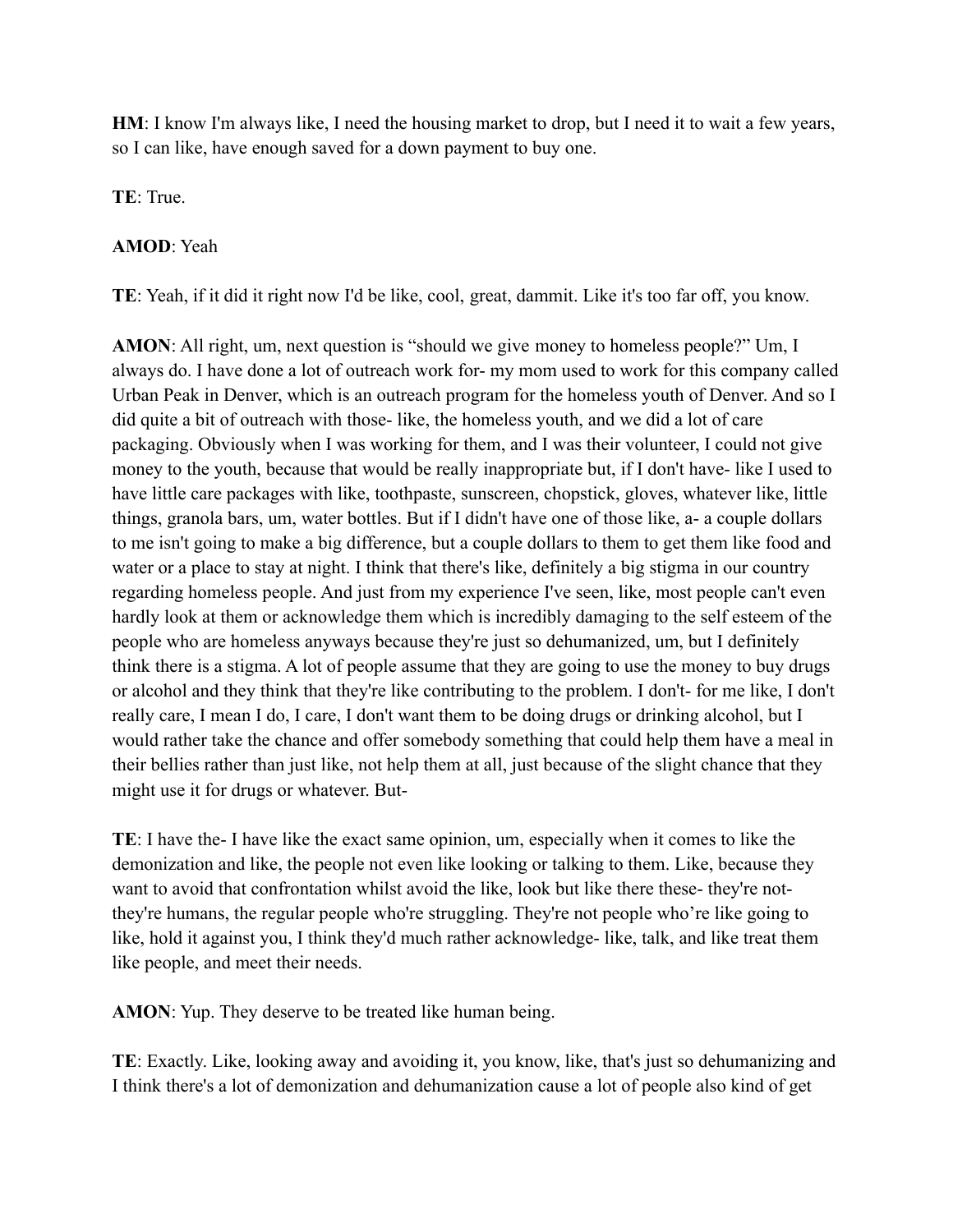mixed messages of like, well don't give them money because it could be drugs, like, encourage them to go to shelters and stuff, and it's like, you don't understand that the system is much more complex with that, like the mistreatment-

**AMON**: Shelters are so dangerous there's-

**TE**: Exactly. and, like, not always having enough space or not accessible, like, the system, especially surrounding homeless people, is a lot more nuanced and like, negative that a lot of people know. It's not a lot of like, drug, street, hahas, it's their fault. It's like, humans who are victims. And so I agree, it's like, if I don't- if I were like, able then yes, absolutely, in a heartbeat I would give it like, as frequently as I could to actual people compared to even like shelters and stuff.

**AMON**: And i'm not sure what the [Unintelligible] are on it right now, um, but I did do a research paper on homelessness I think two years ago and the research at that point was that something like 63% of homeless people became homeless when they were youth, like when they were kids and just were never able to get out of it. And then another high percentage of it is veterans who just weren't given the resources to have success when they got back from war and a lot of them have severe mental health issues, disabilities, they can't work like normal people can, and I think it's so quick for our society to judge and look at a homeless person and say well it's their fault that they got to this place when that's just really not the case. We really don't have, like, good rehabilitation set up for people who are experiencing homelessness and that's a major downfall of our country, I think, because I just think it is an absolutely devastating failure that we allow this to happen and don't do something to help rehabilitate these people and help- [puts hands out] help them.

**HM**: I completely agree. Um, so I'm a criminal justice major and so- and a lot of times we talk about how, like, homelessness and crime rates and stuff and, like, the re-entry process after prison and stuff, and like, it's so tough for like, people who were in prison, to get out and get like a job, so a lot of them do end up being homeless, and then, like, they criminalize being homeless so then they get thrown back in prison and it just becomes like this huge messed up cycle and so like, I don't know, like, I just- I think that's one of the biggest faults in our country is the way we treat the homeless and the lack of resources and just like, I don't know, the whole thing as a whole, just such a big issue and-

**AMON**: I totally agree. Camping bans that they have in Colorado in specific like, absolutely sicken me because it- the camping bans is- yeah, essentially criminalizing homelessness and we live in a state where the temperature drops below freezing most nights in the wintertime. The weather conditions are absolutely horrendous and people pass away if they're not able to protect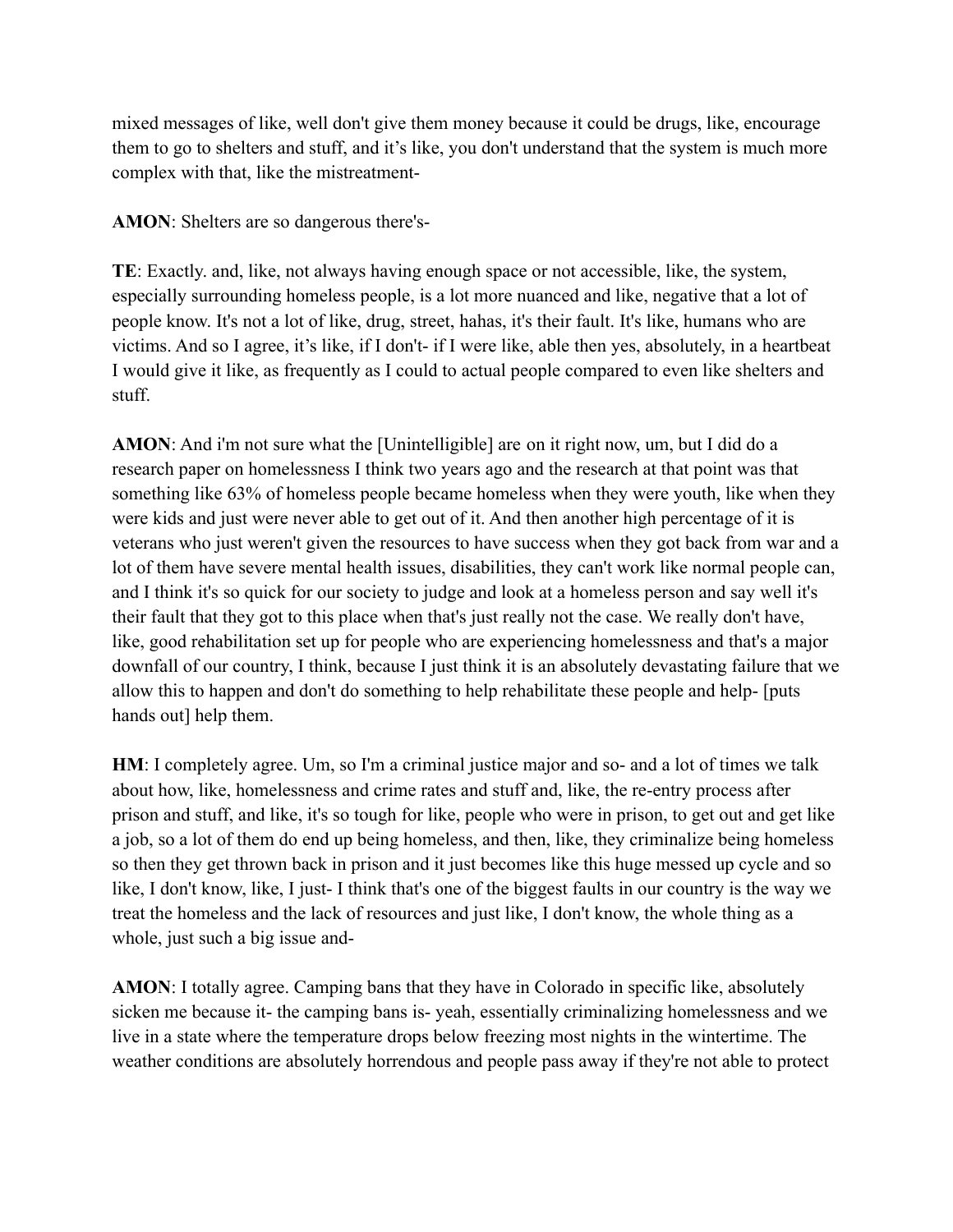themselves from the cold. So, we have like forced these people and choosing like, life or death versus going to jail.

**HM**: Yeah 100% and like you mentioned, like, veterans and stuff and like, I know this is like, a TV show, but like- if this episode just really sticks with me. It's an episode of the West Wing and one of the main characters, he donated a coat to like, Goodwill or something and a homeless man bought it. And like, his business card was in the pocket so he got a call, he's like, hey there's this guy who died at a park, can you come identify, and he had your business card or whatever. So he showed up and he's like, I don't know him, he's homeless it's like- And, just like this whole thing, this guy he was a veteran and stuff and he never- he couldn't get a job cause I think he also had mental issues and stuff and like, he died out there in the cold with like- I don't know, just like the whole thing, it just stuck with me cause it's just so sad that it actually happens to people.

**AMON**: Yeah [cutting out].

**AMOD**: Like all of the systemic issues that like, force people to stay in those positions too. Because once- once you're homeless and then having to try and you know, apply to jobs when you don't have a permanent address, you don't have, you know, transportation or anything like that and it's just, things stacking up on top of each other to just make things so much harder. And I don't know if either of you guys know but do they still do like the- the cleanup [using air quotes] that Denver likes to do.

**HM**: I think they do, like, you mean like, the like, homeless like, encampments like, cleaning those up and like-

**AMOD**: Yeah, like taking blankets and-

**HM**: Yeah.

**AMOD**: Stuff like that.

**HM**: There was- I was reading one for a class because we were- actually it was for this semester, I had to find an article about a crime or whatever, and I was like, I'm kind of interested in like homelessness and criminalization of it and stuff, and I'm pretty sure they did one a couple months ago and I almost picked that for my article. So, yeah, they're still-

**AMOD**: Every- every time I hear about it, it just makes my blood boil.

**HM**: Mm-hmm, especially since a lot of times they have nowhere else to go or there's- there's nothing- there's nowhere for them, there's no one to help them, so they have to make do with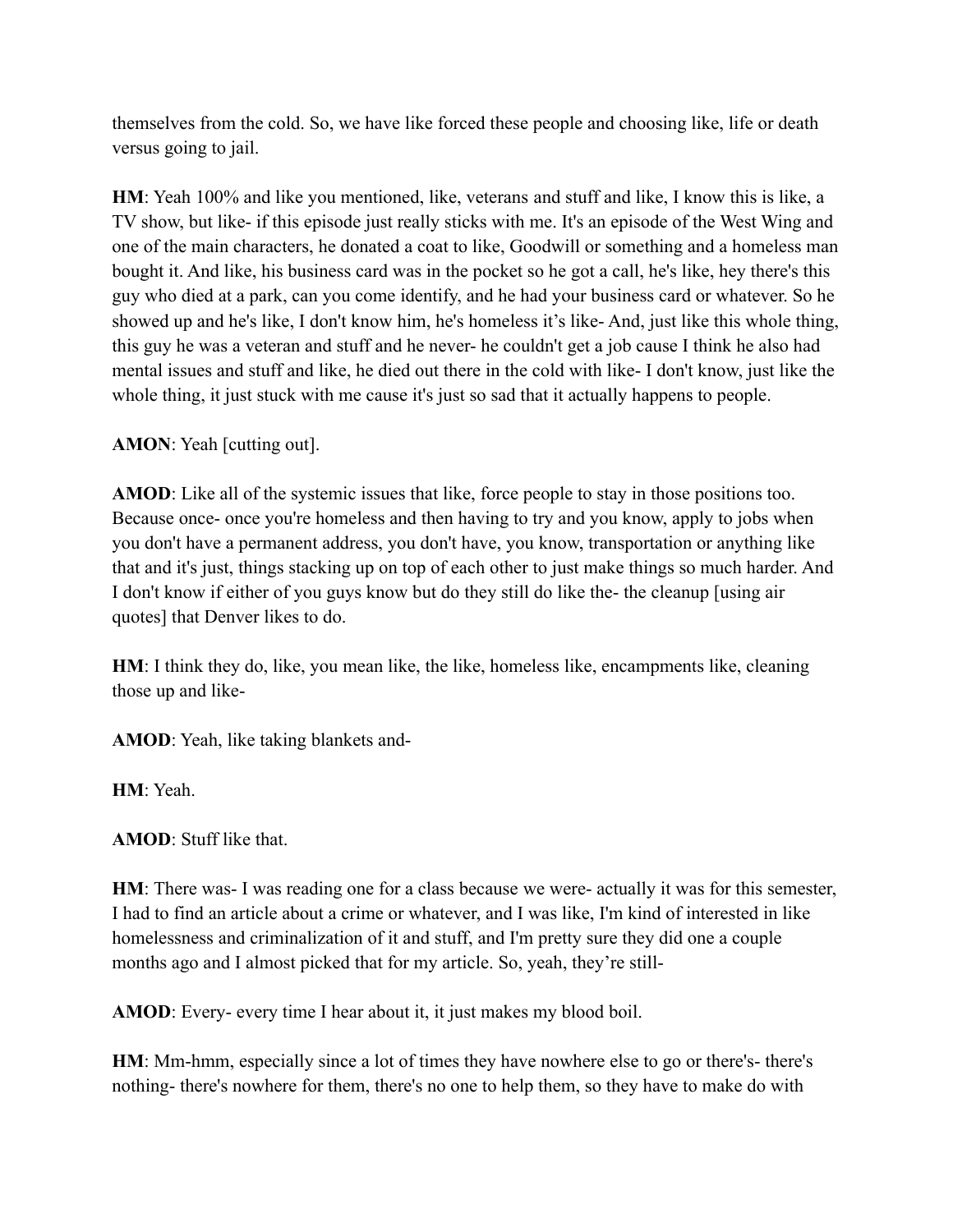what they can and then, you know, the city of Denver comes in and cleans it up [using air quotes].

**AMON**: I know that there have been certain corporations and companies that have like, purchased like, large parking lots or plots of land in Denver too, and they've gotten like the zoning rates and things like that to allow homeless people to camp, and I think that's- that's like something new that we haven't seen before, and it's because there's been such a rise of homelessness since Covid, but I don't think that there's been enough change put in place, especially to adjust to the massive rise in homelessness since Covid.

**AMOD**: Do they have to pay to stay there.

**AMON**: I'm not sure.

**AMOD**: Because that sounds a lot, like the- the sleep mafias in India.

**TE**: And well that would obviously be- and it is something that would probably be done to homeless people because it's the same thing as, you know, putting bars on park benches and all these different things that they do, and not allowing them- like I'm even picturing driving in Denver in that more central area and how that is where it's like most criminalized, that's where it's patrolled the most because it's like, hey just don't congregate here, cause then people see you, like, it's visible it's quote-unquote dirty and it's like it's not dirty- it's yours, like it's your problem Denver. It's your problem America. Like that kind of thing where they demonize it so much and it's just like where can they go then? It just like- it- like you said, it makes my blood boil. It makes me so emotional of, like, where can they go then? Where can they get it done? Where can they sleep? Where can they get food? Like, just pointed out, because it does not exist for so many of them.

**AMOD**: And not only is it Denver's problem it's also Denver's people. Like these are your citizens that you're supposed to be helping. You know, these are people who live in Colorado and you know, they vote, and they have- they have rights, you know, treat them like it.

**TE**: Exactly. Well, and then there are also disproportionately people of color and mentally ill and all just those different socio-economic and minority, like, identities and it just like, compounds where, like you said, a lot of people, very, very unfortunately, experience it in youth and if, especially if you are a person of color, homeless in your youth, there's so many layers to it, of like, how do I not experienced this? There's not the resources there.

**AMON**: Some- one of the things that I saw a lot too when I was working in outreach with the homeless youth of Denver is that there were- not all cops were trying to criminalize it, but they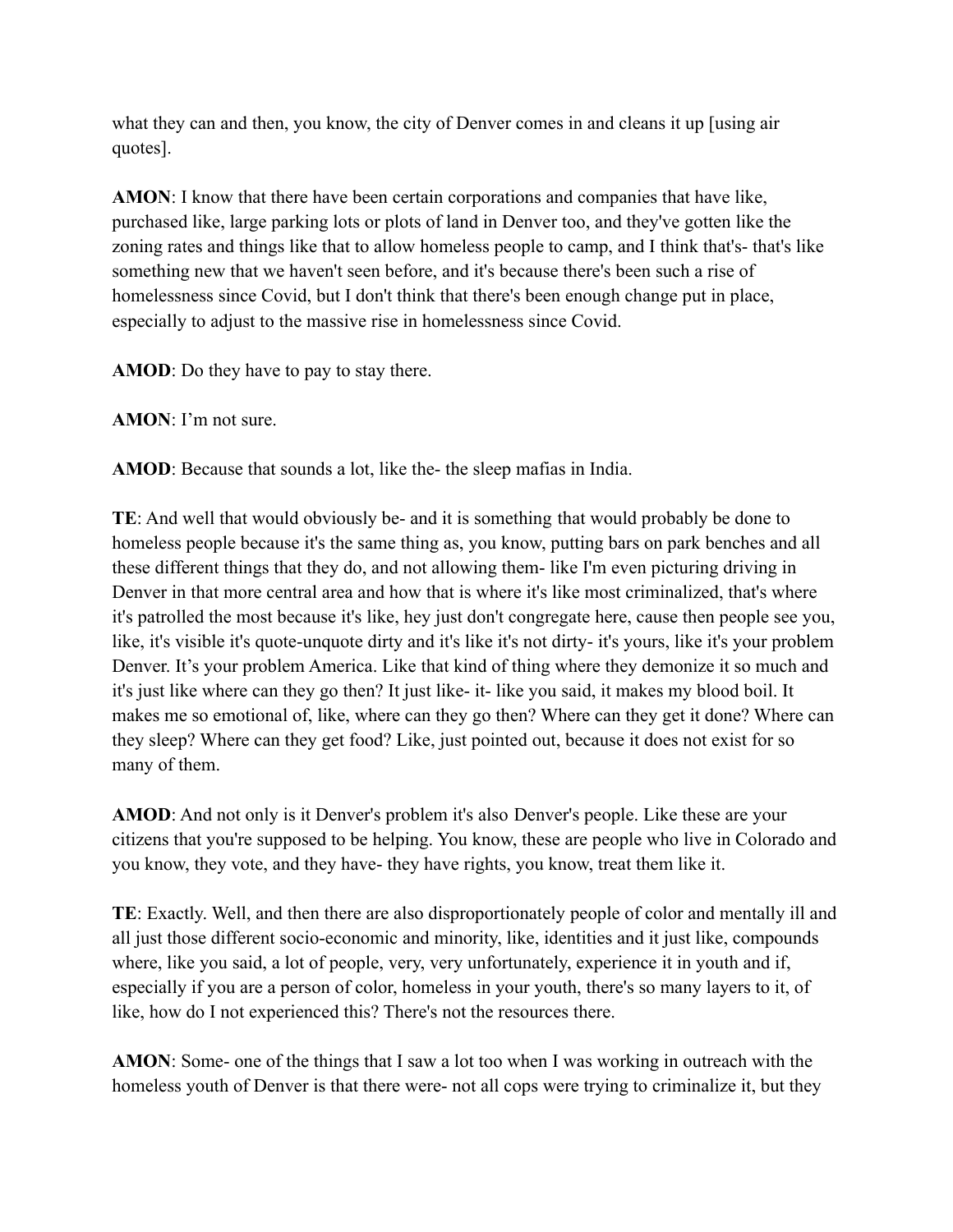just had no means to really help them and the biggest thing they could do to help them was write them a voucher for the light rail so that they could ride the light rail to stay warm all night. There were very few times when they- they received vouchers, like, in- there's a certain amount of money, allotted for, like, huge- the nights that we have like, big storms and they can give a certain amount of people vouchers for a hotel room that night but it's not anywhere near enough for everybody to have a warm place to stay.

**AMOD**: And also something that I don't think I've heard much about is with the Marshal fire that happened in Superior, like, that's people that lost everything, and, you know, I mean it's a- it's a higher-end area, of course, cause it's by Boulder, but I haven't heard anything about like, if those people have homes that they can go to or if they've been forced to become homeless now too.

**HM**: Yeah, I'm kind of surprised we haven't heard more about that, like, I mean like, right when the fire was happening I did hear a little bit, but it was just because, like, their houses were like, currently burning they're like, we don't know where to go, but like, now because it's obviously a long term problem, it takes a while, like, I mean, a couple months at least to build a house and so it's like, where are they going to go? What are they going to do? And why isn't there more on it, and like, why aren't we hearing about it?

**AMOD**: And, plus the- the housing market in that area as soon as, you know, those people heard, like, oh there's a bunch of houses that burned down, that's a lot of people who are going to need new houses. All of the prices skyrocketed because, of course, people are going to try and make more money off of the trauma that people who've been through. I love capitalism. It's great, it's such a great system [laughs].

### **HM**: [Laughs]

**TE**: Yeah. I love it. Whoo. I can't. It makes me so- and especially- so I live in Loveland, and it's just- there's signs everywhere. In the corners of like regularly- um, I forgot the word for it. I'll get there, but where they regularly just like, stand, or ask for money, or just sit down for a while and there's like the signs in like, the corner of that Walgreens that's like, do not do this here, like, here's where the shelter, da da da da, and I'm like, wow. Your sign. Crazy. It's like no, these are the same people. They know your sign is there, they know where your shelter is, I promised you. Like that's not the solution in any way and I just hate it cause there's so many- I can think of them especially cause they're like, one-ways. There're so many one-way roads in Loveland, so on those one-ways it's very easy to just be like, right next to someone's window. Not in a bad way, but just in like, that is where a lot of them- like, even multiple of them, literally like friends, they will just hang out because they need somewhere to stay. And I hate the signs there. They're like just go to the shelter. It's like, yeah, they know. I promise you.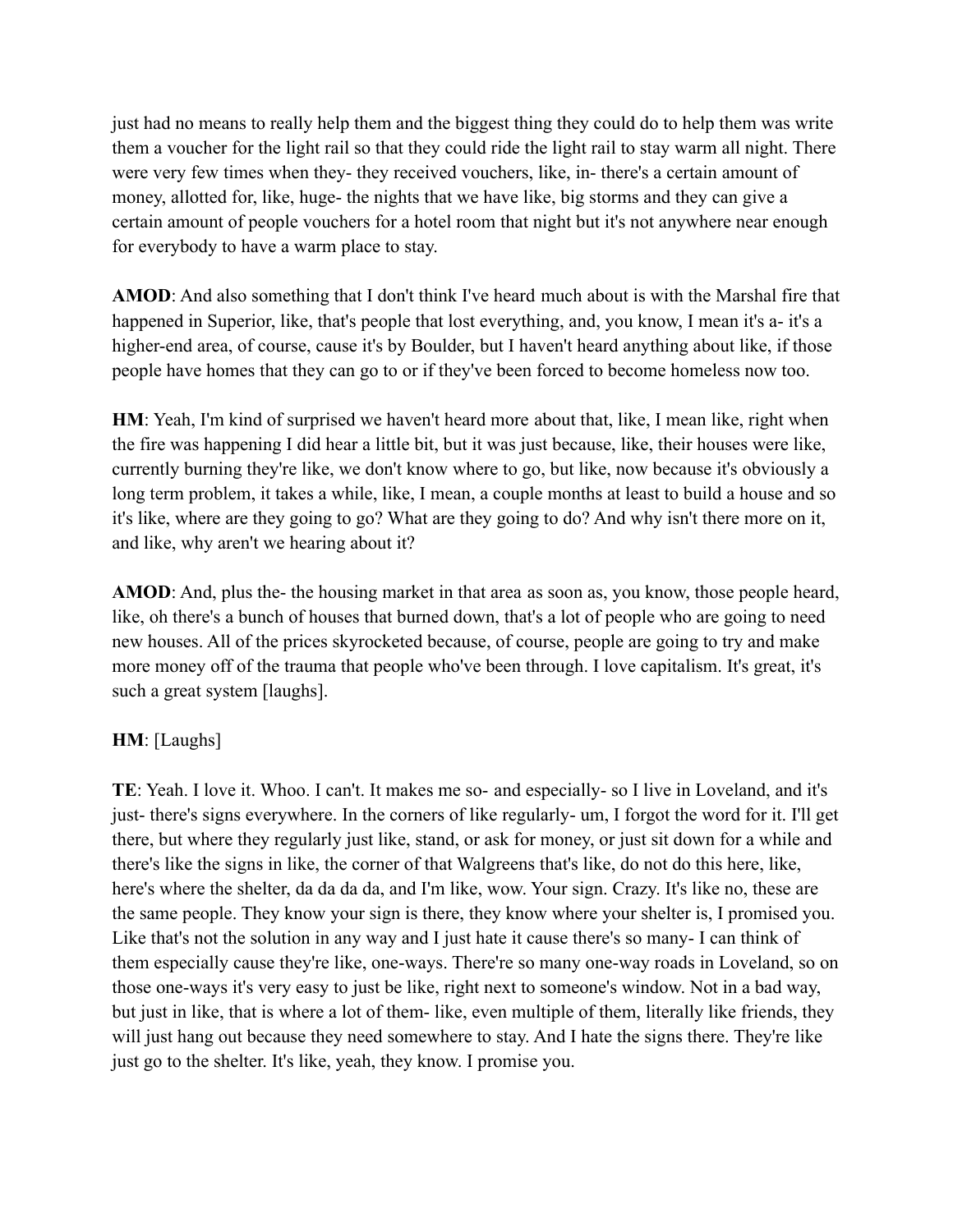**AMOD**: I trust them to know how to survive more than I trust, you know, the city signs to tell them where is best for them.

**TE**: Exactly.

**HM**: I feel like part of it to- oh sorry, you can go ahead.

**TE**: No, you're good I'm- that was all [laughs].

**HM**: [Laughs] Okay, um, there's also, like, um, I guess like, territoriality I feel like too, that comes into play, like, once someone becomes homeless they, like, pick an area, and that is like, their home-base, I guess. You're like, that's where they return to every night until they get, like, kicked out or whatever by the city. And so I feel like, um, part of it's also like, you know there's like, those feuds and like, if they go to the shelter they might run into some of the people they have issues with, and it could just end up being more violent and more dangerous for more people.

**AMOD**: I definitely feel like I don't have enough knowledge as to like, what shelters are like. So, that's definitely something that I realized now I need to look up and do research on.

**AMON**: Shelters are extremely dangerous for women and children and members of the LGBTQ community. It's better to-

### **[43:40: Loud indescribable noise]**

**AMON**: -for them to be on the streets with,like, their select group of people who could help them, rather than being in shelters. They're really, really high abuse and sexual assault rates inwithin shelters.

**TE**: Well, and even- is it Salvation Army shelters that don't-

## **AMOD**: [Groans]

**TE**: -allow LGBT community. I know, I know, I know, I know. Saying the words did the same thing to me, I promise. But yeah those ones, the- those who shall not be named I guess. New rule.

**AMOD**: The bell ringers.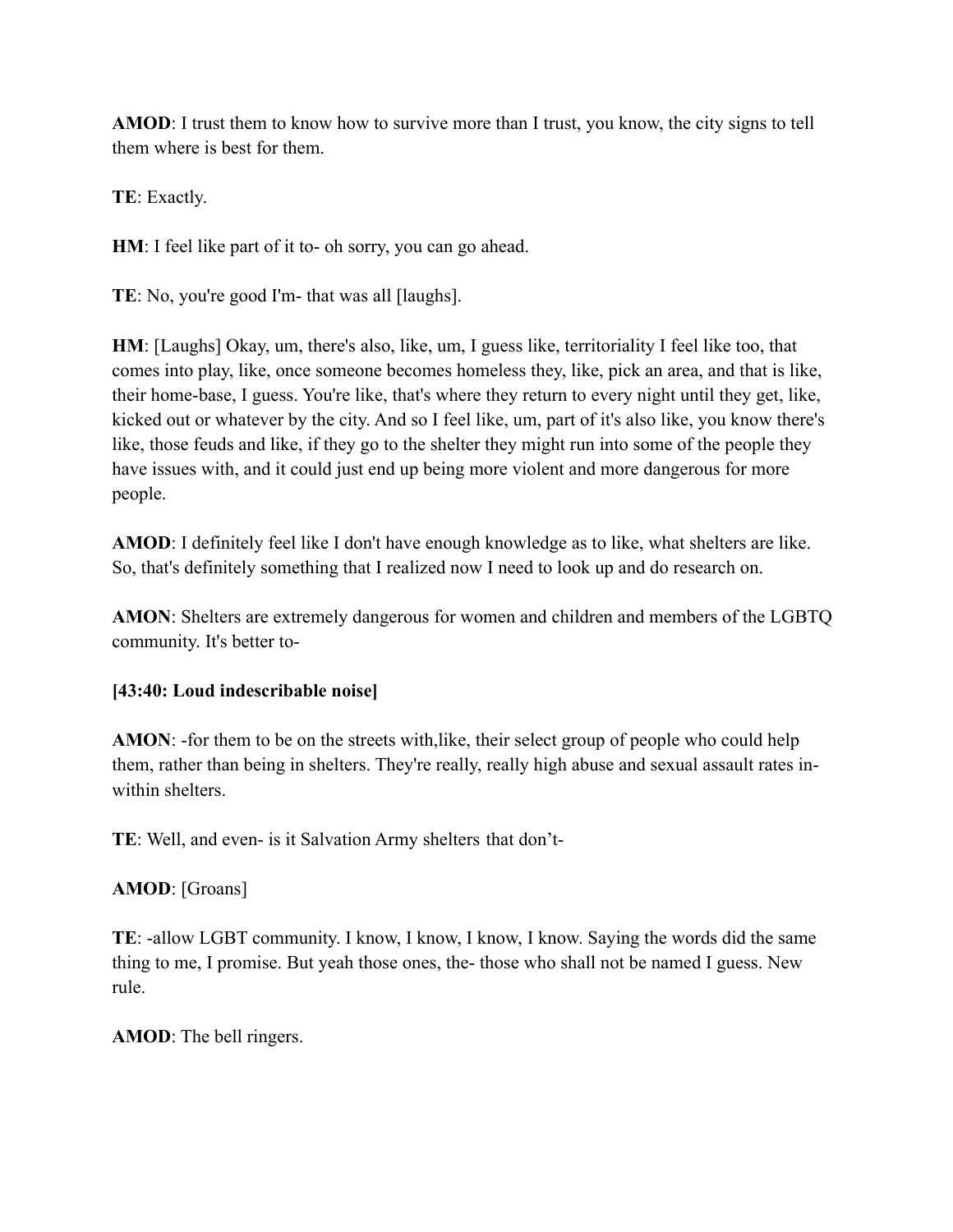**TE**: The bell ringers. So yeah, that. But like- there will be policy, or at least they'll literally like kick you out of the shelter. It is literally like, we do not have resources for you if you are LGBT.

**HM**: I had no idea that was even happening and that is disgusting. Isn't their whole goal to help people. Like, that doesn't even make sense to me.

**TE**: You would think. Yeah, the Salvation Army in every way, shape, and form is very anti-LGBT specifically, but anti a lot of things. But, that is something that I've read a lot about on like their shelters specifically, where it is literally like, the resources here are not for you, like, if you are found out like, you-do-not-get-to-be-in-shelter kind of thing in a lot of instances.

**AMOD**: Yeah I think one of the-

**TE**: So yeah.

**AMOD**: -one of the one of the bigger stories is, um, a trans woman that they turned away from their- one of their shelters and she died later that night in the cold.

**AMON**: So sad. Very upsetting.

**AMOD**: Speaking of Salvation Army, what a great segway if- if you guys are open to it too. Do you ever give to charity?

**HM**: Um, I do a little bit, um, and, like, those like, operation Christmas things because, like, I said earlier, I love giving gifts and I love buying gifts, and this, like, last Christmas, I was like, I should probably do something like, good for people and, um, so like, the USPS has like, letters from Santa and you can fulfill them for like, disadvantaged families and stuff and there's one kid who loves the Polar Express and I happen to be watching the Polar Express at the exact same time that I was reading it, and so, like, I bought him some like, Polar Express toys and stuff and like, sent it to him and like, I don't know, that- that was my charity, I guess.

**AMOD**: That's so adorable.

**AMON**: Um, I definitely donate when I can. I really do like to do research on the organization before I donate because that- there- I have found, like, a lot of organizations have quite a bit of fraud or, like, discrepancy on where my money is going and things like that. So, I do like to do research on that first but, um, I definitely do donate when I can.

**HM**: Um, and I just remembered another place, um, but- okay- so I'm- I'm a cat person and there's this sanctuary in California where they will take cats who have been like, abuse or about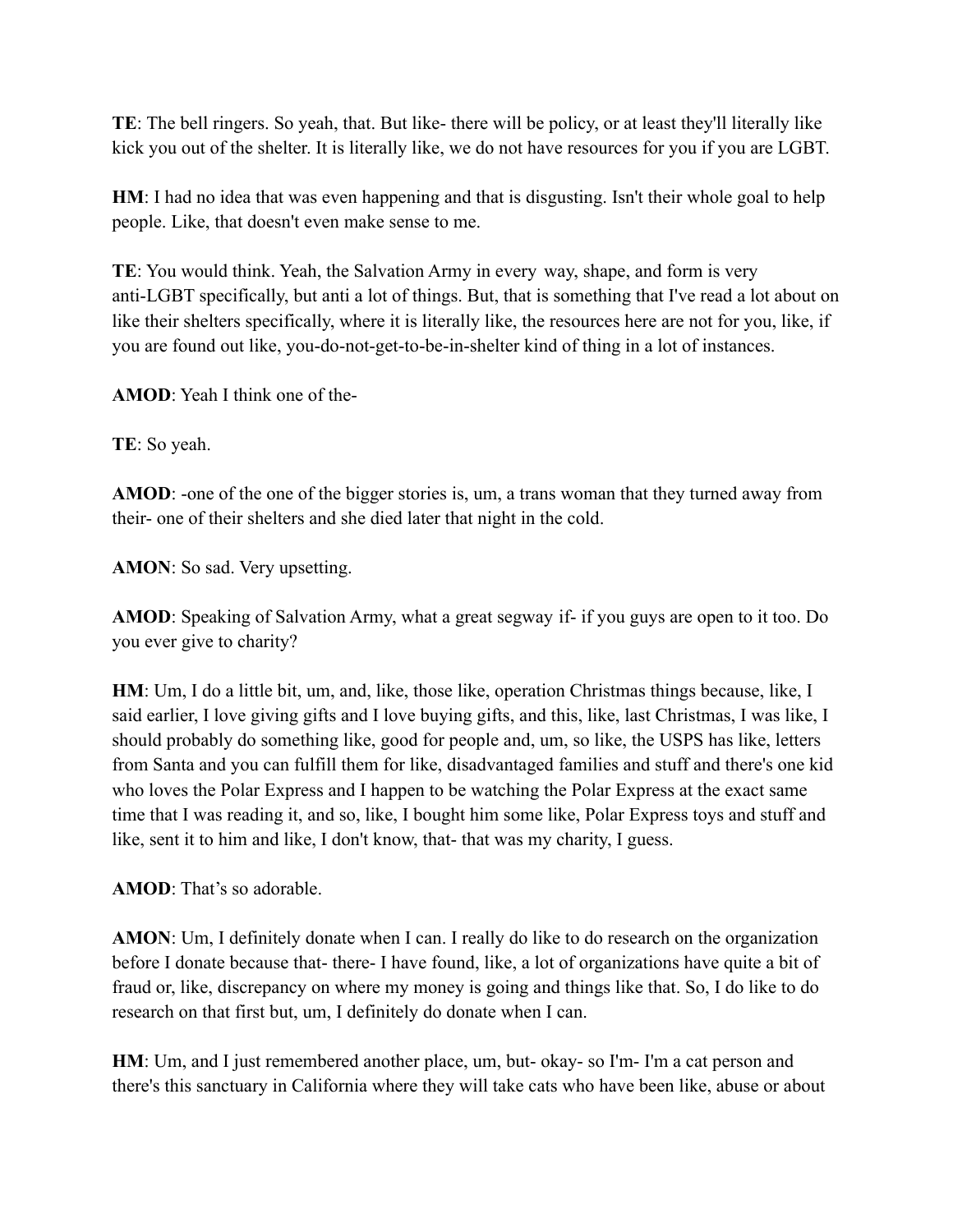to be put down for no reason and they, like, save their lives, like, there was one from like, Egypt who had acid thrown on it and they like took him in and like, saved him and so every now and then I'll go on their Amazon wish-list and I'll send them the things on their list that they need just because I know there are a lot of like, shelters that will just kill cats and since I have three cats I'm very attached and I'm also like, really big on, like, animal rights and stuff so, you know, I just want to do as much as I can for animals especially since I know people who actually will like, shoot cats that they come on their property and stuff and- So if there's an organization out there that helps them in like, do their best to save them and make them have a happy life, I want to give to them. So I will buy, like, wet cat food and toys and, like, those like, little pee-pads since some of them can't go to the bathroom in the litter box and stuff, so, yeah.

**TE**: That is so cute. I want to work with animals more. I just- I have a zoo in my own house, so I always- always forget. I wanted to do so bad, um, a humane society volunteer hours but I'm severely allergic to like, cats, dogs, bunnies, rodents, and I own dogs and rodents. And so I was like, maybe I shouldn't exasperating my problem [laughs].

**AMOD**: Maybe I shouldn't overdo it.

## **HM**: Yeah.

**TE**: Yeah, like I wanted to work in a pet store so bad, cause I even have a friend who does and I was like, little babies, and then I thought about it was like, I'd just be handling the things I'm allergic to at work and then going home to that. So I was like, maybe don't, maybe don't do it, but, because of that, like, I definitely- I don't work with animals as much as I'd like because I did used to do stuff with cats, but, again, I'm really allergic. So I've mainly just done a lot of LGBT. It's been a minute because obviously, like, Covid and then, getting back kind of in the market since, and then I'm a server so it's tip wage and slow season and so it's like literally two days a week, like, 40 bucks out of it like- sometimes it's crazy shifts like that. So I- I normally would donate to LGBT. Especially during our last presidential [pause] person [laughs]. A lot ofbasically like, LGBT bill funding, almost like, a lot of the organizations and just kind of like, smaller co-ops and stuff that were literally like, hey, this is the bill. This is the yikes. We need to fight it and that's the type of stuff I like to- I don't know if it counts as like, charity but that's the main thing I've donated to.

**HM**: I would say that counts as charity, you know. I mean-

**AMON**: I donated a ton to Planned Parenthood during our last presidency because that's a resource that I use. A resource that I think is incredibly important for a lot of people who don't have access to like, regular healthcare.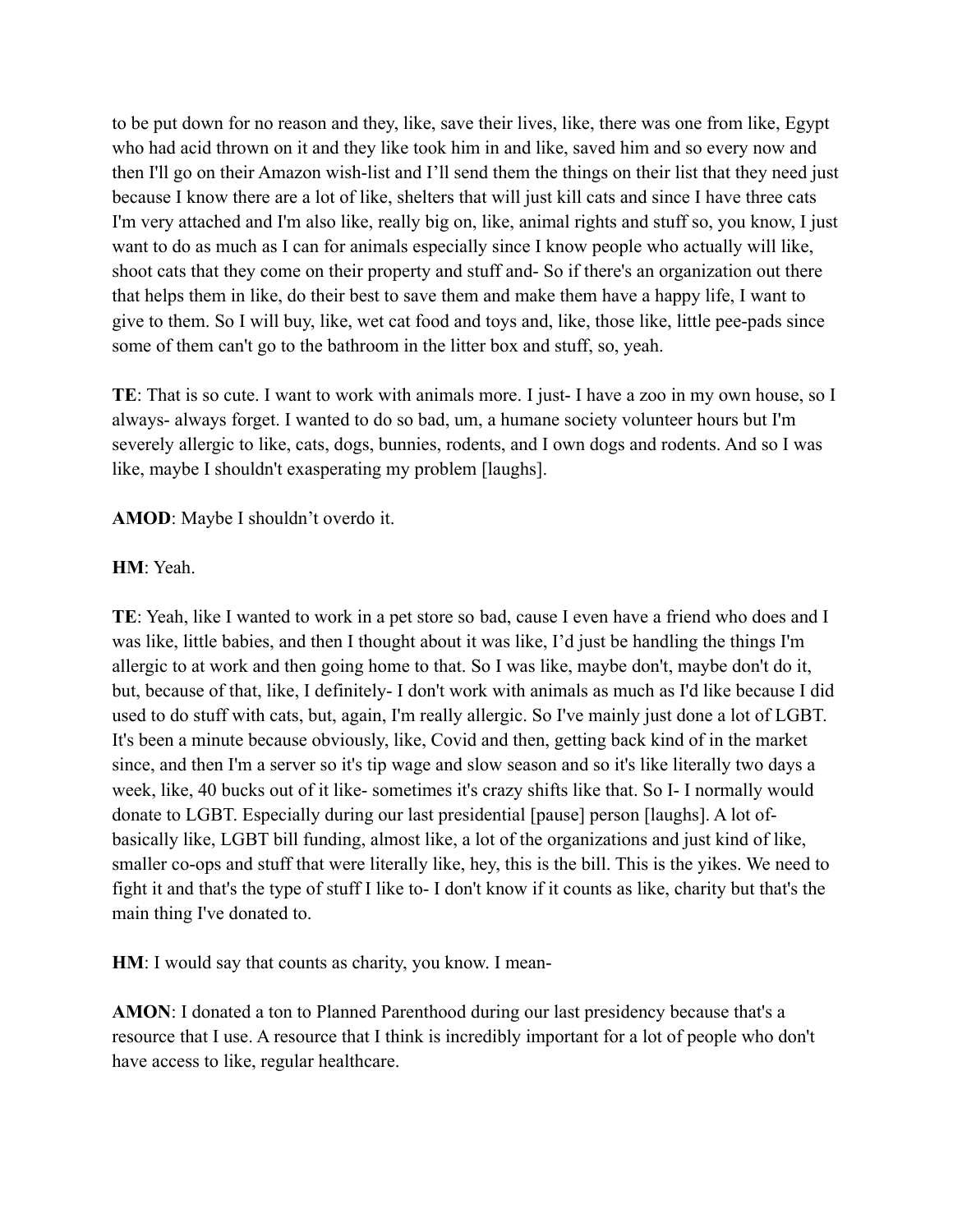#### **TE**: Very true.

**AMON**: And so, I was donating to that cause pretty regularly and then I think, um, homelessness has been just like, such a big part of my life since I volunteered so much that, like, those are the two things that I really donate to the most.

**TE**: I think also Kayla sent hers in the chat. Um, she seconded that like, she likes to research them first which I do too because otherwise-

### **AMOD**: Oh yeah.

**TE**: I'm always so worried that they're gonna like- like you're trying to do good, you don't want it to go to someone that's not going to actually help it. But they- Kayla has donated mostly to suicide prevention. That's actually- that's an amazing-

### **AMOD**: Yeah.

AMON: That's a really important resource.

#### **HM**: Sure.

**TE**: One thing I like about when people do donate to charity, or when you talk about it, is you kind of find each person's, like, kind of little passions, cause I think- Especially, like, in anthropology you will learn so much about different cultures, like complexity of humans, like, I think we care a lot, and for me at least I do tend to kind of have just this overrun emotion of empathy, like, just a large amount of it, and- So I just love charity work because it's the thing of like, I care about all of that stuff but you'll see each person kind of care specifically about, like, something even just a little bit more. Like homelessness or something that like, really affects, like, few people in the heart, like just that little bit more.

**AMOD**: Absolutely and I think that empathy is something that a lot of anthropologists really connect with. I think that's one of my favorite things about being in the anthropology program is seeing other people who care as much as, you know, I want people to.

**TE**: I fully agree. That's why I'm so passionate about it too. It's, like, the like-mindedness and empathy- cause even like, just some of my friends that go to even like, bigger schools or just different degrees don't have that same sense of like, community and, like, wow we're all going to care here, so they still kind of have to stand up to people in their classes and stuff.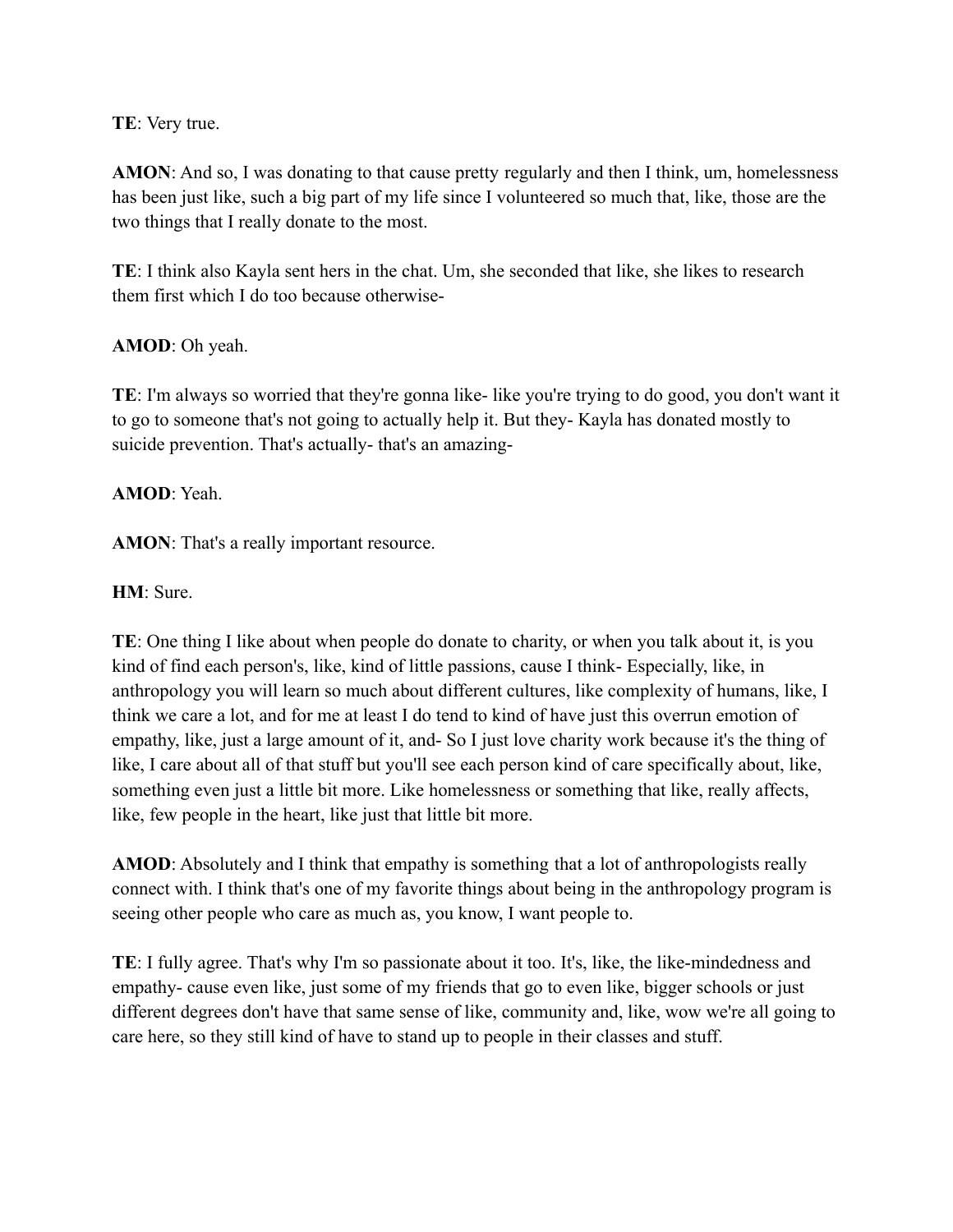**AMON**: I totally agree. It's really different being- so I'm an anthropology minor but my major is psych and you would think that that would be a really like, caring, like, group of people, because, you know, it's geared towards like, helping people's mental health, but my experience with it has been a lot more cut and dry. Not quite as open. A little bit more like, scientific, these are the facts, and so it's different. And I would say it's different depending on like, the group within psychology that you're going with, like, the people who are going towards counseling rather than research definitely have like, way more openness and empathy but like, people who are geared towards research or wanting to be, like, psychiatrists or something like that, like, you can tell just- you- just a difference in like, their levels of empathy compared to the people who want to do counseling. So I think it's really interesting. Um, Kayla said psych and ANTH major here. I agree with that about some of the surprising viewpoints of the psych field.

**TE**: That's the same major that my best friend has, that has the same experience of that kind of like-

**AMON**: The roots are different.

**TE**: -different environment.

**AMON**: Totally different. Totally different.

**AMOD**: I think it's something like-

**TE**: Cause even like, I'll talk about my classes or like our discussions, especially cause we're all very interested in the same things, like especially I'm in anthropology of religion and, like, if there's one thing I could do for the rest of my life it's classes like that.

### **AMON**: Right

**TE**: And so I'm just like, yeah we walked into class today and, like, especially if you guys have ever had professors Zia, who's phenomenal. I took gender and sexuality through her and literally just like, walked in and she was like, okay, just to, like, start like, we all know, capitalism bad right? Like yeah, just like, P.S., like, we're all on the same page right, and I was like, I love that that's just like the start. That's just where we start, and, you know, she's like, well yeah I had to kind of teach a guy in class today like, I had to mention the fact that maybe capitalism wasn't all that and I was like, what? Mention it? I was like, wait, no. I would- I would get so mad, so much more if I was still- cause I went to a conservative high school too, so I'm like I'm- [sighs] I'm done. Not really because I will continue to always have, like, advocacy in my life, but I just- it's so nice to go to an anthropology class and even if there's discussions or disagreements you're like, well at least we've started somewhere of like, we all have more empathy here.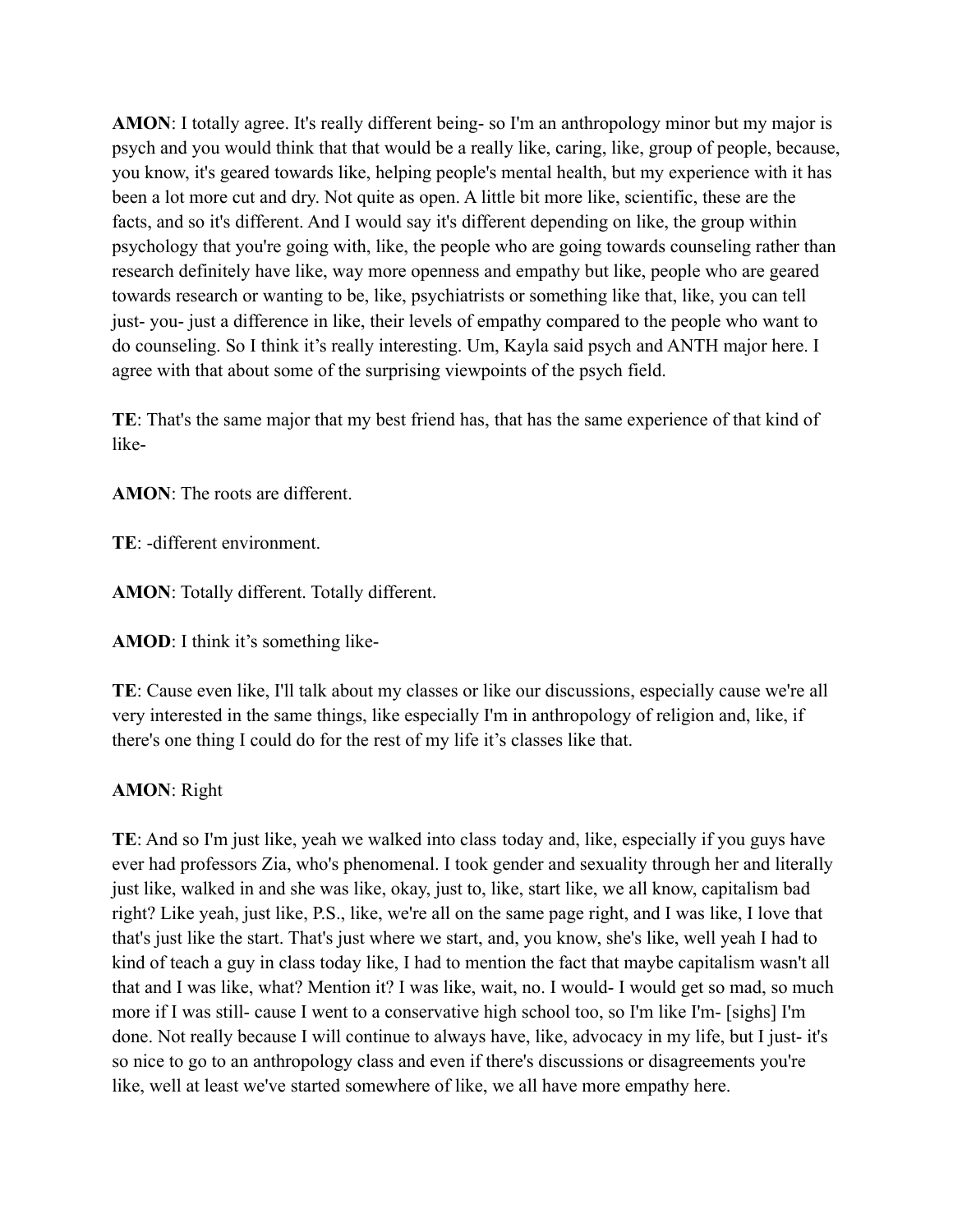**AMOD**: I think it's something that you can see a lot of contrast in in like, the 100 level anthropology classes, or like, the- the intro to like, cultural anthropology and stuff like that, were you get people who come in thinking that it's kind of- kind of be an easy A and you can always tell who they are.

**TE**: Uh-huh.

**AMOD**: And they're always going to be the ones that play devil's advocate in the back of the class.

**TE**: Yep. That makes so much sense. Yes.

**AMON**: I think part of the reason why psych also feels so, like, cold unless open is because it has such a big focus on the negative aspects of humanity. Like, it has a major emphasis on like, implicit prejudice and mental health issues and, like, taking psych- what- I was super interested in psych, I was very passionate about it in the beginning, and like, my experience with, um, like, getting my psych degree was extremely depressing and for a while there it made me, like, lose a lot of hope in humanity because it's sad, you know [laughs], and I feel like, with, like, anthropology it's way more focused on community and, like, the beautiful things that we do that bring us together and things like that and so I'm personally way more passionate about anthology than psych. Like, when I took my intro to anthropology class I like, immediately fell in love. I was obsessed with it and I, like, immediately had to pick it up as a major. Like, I wanted to take as many anthro classes as I possibly could because it was such a stark difference between sitting in my psych classes and feeling impending doom like [laughs], huge difference.

**TE**: Much better for yourself. That's a much, much needed change.

**HM**: Yeah. I kind of noticed the same thing in criminal justice, like, it's- it's very sad. Cause you know, minority groups to like, LGBTQ and, like, people of color like, they're always like, at a higher rate of being victimized and stuff like that, and it was really nice to like, go into it and be like- and it wasn't even a debate, it was just these are the facts, and then to have like, the anthropology background come in and that's, like, understanding, like, the culture of it and stuff and like- and I just feel like anthropology really just adds so much more to every major and I don't know how else to explain it but- [laughs]

**TE**: No, it- it makes complete sense and that's- and Kayla said it in the chat that like, that's the exact experience she's had and I've been to multiple places for anthropology because I started taking anthropology classes in high school. I'm very grateful that I was lucky enough to kind of figure it out early because it's exactly what you guys experience, like, I knew it. I knew it would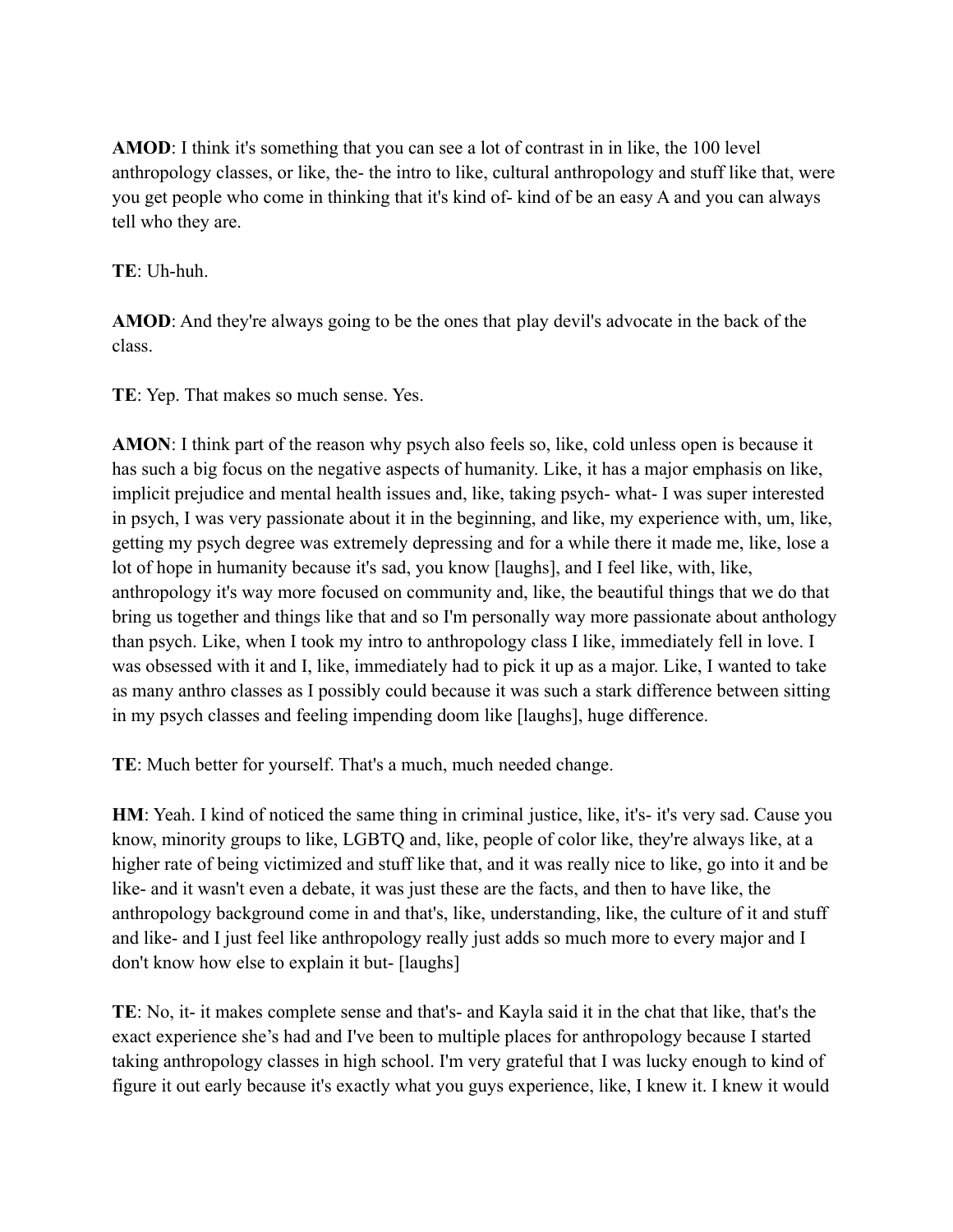be, but I was like, listen, like, we're just going to test the waters, we'll see, and it was like, a fire. Like, the second I took it, I was like, yeah, mm-hmm, that's exactly what I need. That's exactly how I think. This is exactly how I want to see the world, and I've been trying- like even my friends that are in psych, they've experienced the exact same things but they're like, that I want to be- I want this like, set career, I want to- you know, like, da da da da. I want to help people. And then they're just like, but I'm starting to, like, lose that passion and I'll tell them about like, well here's what I'm learning in class and their jaws will just drop. Their like, that sounds so fun, like, yep. Do it. I want to like, be the bad influence that's like, do it, join us.

**AMON**: Psych degree is not fun. Not fun.

**TE**: Sounds very, very stressful.

**AMON**: It is so depressing and sad and you just like- especially going into it as somebody with a lot of empathy- oh my gosh, like, it just breaks my heart. Like, sitting in class always [rubbing hands over face] at the end of it I'm literally like, I feel like I have to go home and decompress and like, process what's going on. Especially because, like, we just don't have a lot of research and a lot of like- there's not, like, super high success rates on like, treating certain mental illnesses. Like some mental illnesses you're kind of just- You know, you can be a little bit of CBT and there's mood stabilizers to help that but you're going to be that way the rest of your life and there's nothing you can do to fix it and it's just like- oh my gosh [rubs eyes], it's so sad.

**TE**: Well, yeah. That sounds very, very draining.

**AMON**: Yeah, but anthology is like-gives me a little spice. A little more.

**TE**: I'm so glad.

**AMON**: Yeah.

**TE**: I think-

**AMOD**: Well, thank you everyone, we are at noon now.

**TE**: There we go.

**AMOD**: So thank you for a very- very fun interview day. I hope you all have a wonderful rest of your day.

**AMON**: Yeah, you guys too.